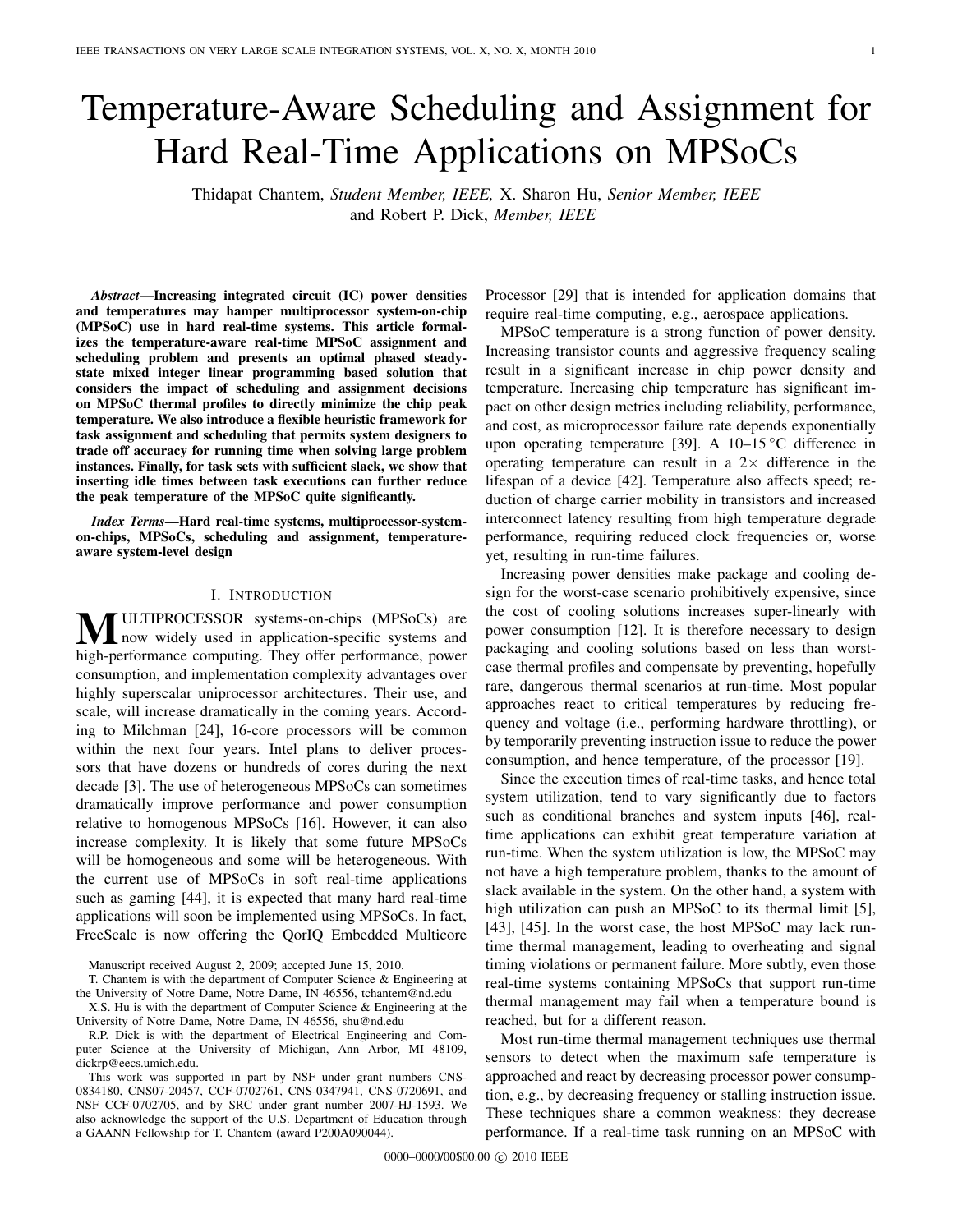run-time thermal management ever triggers throttling when there is little timing slack, the real-time task will miss its deadline. Missing hard real-time deadlines is unacceptable; an example would be failure to stop an automatically controlled train on time [22]. To guarantee hard real-time performance, designers should consider thermal effects by explicitly optimizing peak temperature while meeting all functionality and real-time deadlines. This motivates our work on the temperature-aware real-time MPSoC assignment and scheduling problem.

Existing power-aware techniques, such as energy minimization, peak power minimization, as well as global dynamic voltage and frequency scaling (DVFS), cannot solve the temperature problem in MPSoCs because they do not consider spatial thermal variation; heat generated by an active core also affects other neighboring thermal elements, be they other cores or portions of the heatsink. The net heat flow from one thermal element to another depends on the conductance parameters and the current temperatures of these thermal elements. Ignoring spatial thermal variation can lead to unnecessarily high peak temperatures, especially for high power density chips.

# *A. Related Work*

Researchers have only recently started work on temperatureaware high-level synthesis [25] and design space exploration [20]. The objective is usually to optimize system performance subject to a peak temperature constraint. For uniprocessor architectures, Wang and Bettati presented a reactive two-speed policy to control peak temperature [43]. To guarantee real-time deadlines, a proactive thermal management policy was later proposed [5]. Rao et al. presented an optimal processor speed control policy to maximize the work completed under a temperature constraint [34]. The thermal model was later improved by the same authors [32]. Mutapcic et al. focused on energy minimization under thermal and task constraints [27]. Quan et al. presented a necessary and sufficient condition for schedulability as well as a novel scheduling algorithm for real-time applications running on processors with a temperature constraint [31]. A temperatureconstrained optimization technique is valuable in maximizing application performance, but it does not necessarily increase system reliability. The lower the operating temperature, the better the system reliability.

Unfortunately, there is little research that targets peak temperature control directly. Bansal et al. were among the first to study the problem of peak temperature minimization using continuous dynamic speed scaling for uniprocessors running independent tasks [2]. Jayaseelan and Mitra presented a task sequencing technique to minimize the peak temperature for periodic real-time tasks running on a single processor [13]. Neither work considers MPSoCs nor task dependencies.

The problem of assigning and scheduling real-time tasks in systems containing multiprocessors and MPSoCs has received significant research attention. Some papers focus on meeting hard real-time constraints [11] while others aim to optimize energy consumption in the presence of timing constraints [35]. Since most real-time scheduling problem variants are  $N\mathcal{P}$ hard, many heuristics have been proposed to solve large

problem instances with different optimality criterion [37]. Once again, the focus is usually placed on meeting the thermal constraint instead of minimizing peak temperature. For example, Rao et al. presented a method to maximize throughput by determining speeds of different cores subject to a peak temperature constraint [33]. Mulas et al. proposed a task migration algorithm that balances the loads on different cores to reduce hotspots [26]. Coskun et al. used online learning [6] and integer linear program (ILP) [7] to reduce the frequency of peak temperature constraint violations. Jung et al. used dynamic thermal management (DTM) to minimize energy while meeting a peak temperature constraint [14]. An approximation algorithm for minimizing the peak temperature of ideal processors was proposed by Chen et al. for realtime tasks with no precedence constraints [4]. In addition, a temperature-aware task assignment and voltage selection algorithm was proposed by Sun et al. for three-dimensional stacked-wafer MPSoCs [41]. However, this solution cannot be used to solve our problem since only homogeneous cores are considered and lateral thermal variation is ignored (the peak temperature of 3-D MPSoCs is strongly influenced by vertical inter-core heat flow).

Xie and Hung were the first to propose a collection of heuristics for temperature-aware processor allocation, task assignment, and scheduling [45]. However, their heuristics consider spatial or temporal thermal variation, but not both types of variations. In Section V, we show that their technique can deviate significantly from optimality.

Finally, Paci et al. claim that temperature-aware design is unnecessary in low-power embedded systems [30]. While their conclusions hold for very low-power embedded processors because on-die temperature variation is small, our results show substantial ( $> 30 °C$  improvement) benefits from temperatureaware design for MPSoCs containing several embedded processor cores (see Section VII-A for more details), using the thermal model in Section II-B.

## *B. Contributions*

This article makes the following main contributions. We present a mixed-integer linear programming (MILP) formulation for assigning and scheduling tasks with hard realtime constraints on an MPSoC to minimize the chip peak temperature. Our formulation considers spatial and temporal thermal variations. It relies on a *phased steady-state* thermal analysis directly integrated within the MILP formulation. This analysis produces a separate steady-state thermal profile for each power profile occurring during the schedule. Extensions for temperature-dependent leakage power modeling, DVFS, finer-grained thermal modeling, and inter-task communication modeling are given.

To solve problem instances that are large or for which the effects of heat capacitance are significant, we propose a heuristic task assignment and scheduling framework in which the actual method for computing the thermal profile can be selected as appropriate. Specifically, phased steady-state thermal analysis is used when task durations are long relative to the time constants of the cores. *Transient thermal analysis*, in which temperatures are time-dependent, is used otherwise.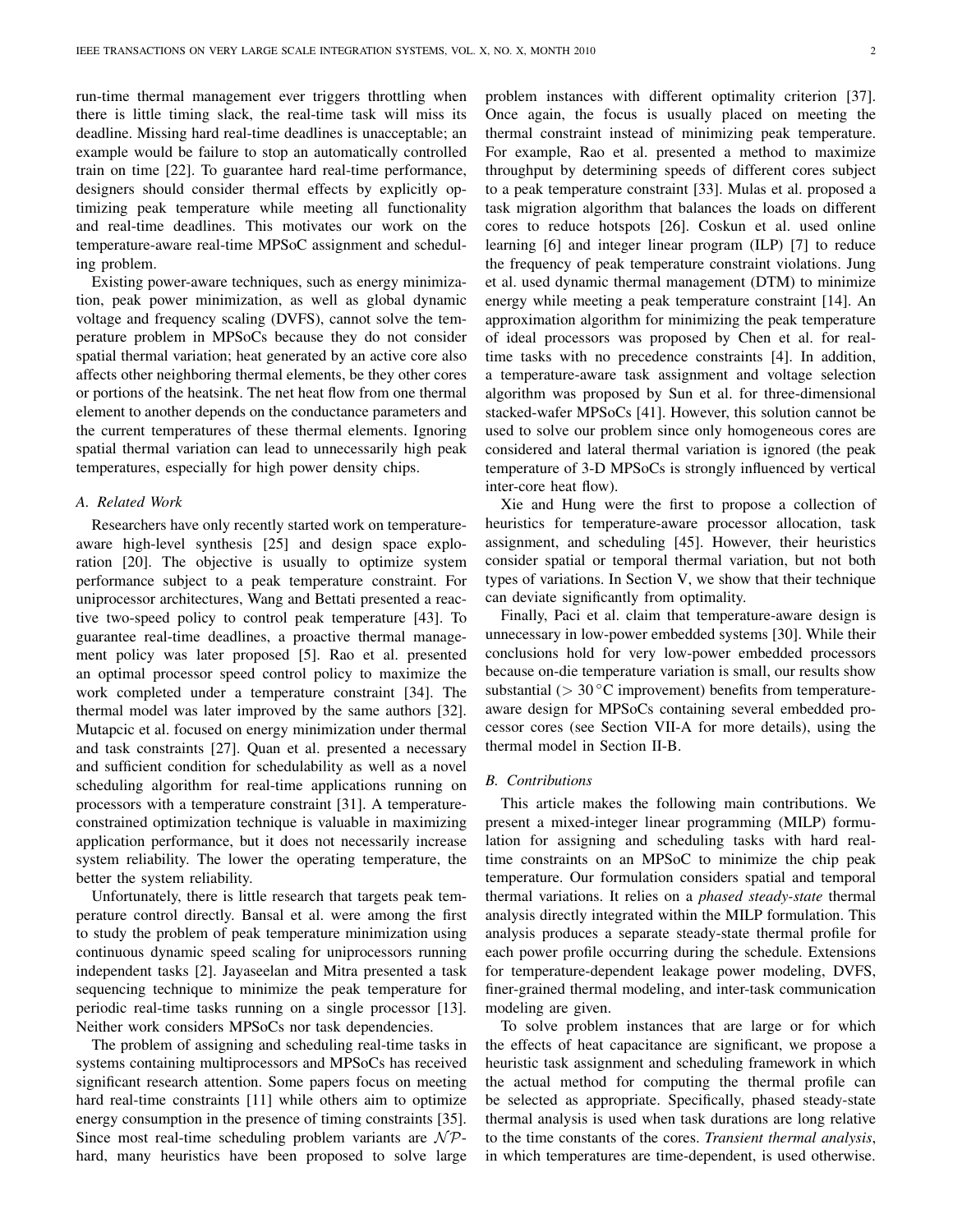To exploit slack in the system where the effects of heat capacity are significant, we use the concept of delay (i.e., idle time) insertion in our transient analysis based heuristic to further reduce the chip peak temperature while guaranteeing hard real-time deadlines.

## *C. Organization*

The paper is organized as follows. In Section II, we introduce our system model, state our assumptions, and formally define the problem. We motivate the need for a temperatureaware assignment and scheduling algorithm in Section III. We describe our formal approach in Section IV and present our flexible heuristic framework in Section V. We introduce and incorporate the concept of delay insertion into our heuristic framework in Section VI. The benefits and efficiency of our approach are experimentally determined in Section VII. Section VIII concludes the paper.

# II. SYSTEM MODEL AND PROBLEM DEFINITION

The system model and the temperature-aware real-time MP-SoC assignment and scheduling problem are now described.

## *A. Task Model*

In our model,  $J$  represents the set of hard real-time tasks to be executed. For each task  $j \in J$ , the worst-case execution time when running on core m is denoted by  $E(j, m)$ , the deadline by  $D(j)$ , and the release time by  $R(j)$ . Note that  $R(j) = 0$  and  $D(j) = \infty$  if no release time and deadline constraints are associated with task  $j$ . A directed acyclic graph (DAG) is used to capture data dependencies among tasks. In a DAG, nodes represent tasks and directed edges indicate data dependencies between pairs of tasks. Let  $\Gamma_{i_1,i_2}$  denotes the dependency between tasks  $j_1$  and  $j_2$  where

$$
\Gamma_{j_1, j_2} = \begin{cases} 1 & \text{if task } j_1 \text{ immediately precedes task } j_2 \\ 0 & \text{otherwise.} \end{cases}
$$
 (1)

A task  $j$  may execute only after all its predecessor tasks have completed and  $j$  has been released, i.e., the current time is greater than or equal to  $R(j)$ . For now, we assume that there is no cost for communication among dependent tasks. This assumption will be relaxed in Section IV-E. For periodic systems, we guarantee schedule validity by scheduling out to the hyperperiod of all tasks [17]. The *hyperperiod* is the least common multiple of the periods of all tasks in the problem specification.

# *B. Thermal Model*

We model an MPSoC with a set of cores, M. For each core  $m \in M$ , its width, height, and location are specified. Based on the floorplan, the set of neighbors of core  $m, N_m$ , thermal conductance to a neighbor  $n, G_n(m, n)$ , and thermal conductance to the heatsink element above it,  $G_h(m)$ , can be calculated. For each task and core combination,  $P(j, m)$ indicates the power consumption of core  $m$  when executing task j. We discuss an extension to this power model to account for leakage power in Section IV-B.

Thermal analysis estimates heat transfer through heterogeneous materials among heat producers (e.g., transistors) and heat consumers (e.g., heatsinks attached to an MPSoC). In the task assignment and scheduling phase, we will adopt a coarsegrained discrete heat flow model analogous to widely used compact models [38] to balance thermal analysis efficiency and accuracy. However, the algorithm framework proposed in Section V can be used with any thermal analysis technique.

In our thermal model, which is based on the classical Fourier heat flow model, each core corresponds to a discrete thermal element; Section IV-D discusses how our approach can be modified to support finer-grained thermal element modeling. The heatsink on top of the cores is modeled using multiple thermal elements and its partitioning corresponds to the layout of the cores. Since the heatsink is usually larger than the processor itself, we model heatsink overhang using additional thermal elements; the heatsink overhangs the chip by 25% of its length and width. The interface layer is included within the heatsink instead of being modeled explicitly. The interface material is usually very thin so lateral heat flow within it can be neglected. Lateral heat flow between cores and heatsink elements is modeled.

To perform thermal analysis, we take advantage of the wellknown duality between electrical and thermal circuits. The temperature of each thermal element can be expressed as a function of its power consumption, the ambient temperature, and the temperatures of neighboring thermal elements. Figure 1(a) depicts the circuit representation of this model. Here,  $T_A$  denotes the ambient temperature,  $G_A(h)$  is the conductance from the heatsink element  $h$  to the ambient, and  $G_{nh}(h, q)$  is the conductance between heatsink elements h and g. The current source  $P_m$  denotes the power consumption of core m. The terms  $G_h(m)$  and  $G_n(m, n)$  were as defined previously.

The temperature of core m at time t,  $T(t, m)$ , can be determined using the node thermal analysis of the circuit in Figure 1(a):

$$
0 = \sum_{n \in N_m} (T(t, m) - T(t, n)) \cdot G_n(m, n) + C(m) \cdot \frac{dT(t, m)}{dt}
$$
  
+  $(T(t, m) - T(t, h)) \cdot G_h(m) - \sum_{j \in J} \alpha(t, j, m) \cdot P(j, m),$   

$$
0 = \sum_{g \in N_h} (T(t, h) - T(t, g)) \cdot G_{nh}(h, g) + C(h) \cdot \frac{dT(t, h)}{dt}
$$
  
+  $(T(t, h) - T(t, m)) \cdot G_h(m) + (T(t, h) - T_A) \cdot G_A(h),$ 

where  $T(t, h)$  is the temperature of the heatsink element h directly above core m at time t,  $C(m)$  is the thermal capacitance of core  $m$ ,  $C(h)$  is the thermal capacitance of heatsink element h, and  $\alpha(t, j, m) = 1$  if task j is active on core  $m$  at time  $t$ . In the above two equations, if the heatsink element  $h$  is a heatsink overhang element, then the term  $(T_h - T_m) \cdot G_H(m)$  is set to 0.

The thermal conductance of core  $m$  to the heatsink element h directly above it,  $G_h(m)$ , can be computed as described by

(3)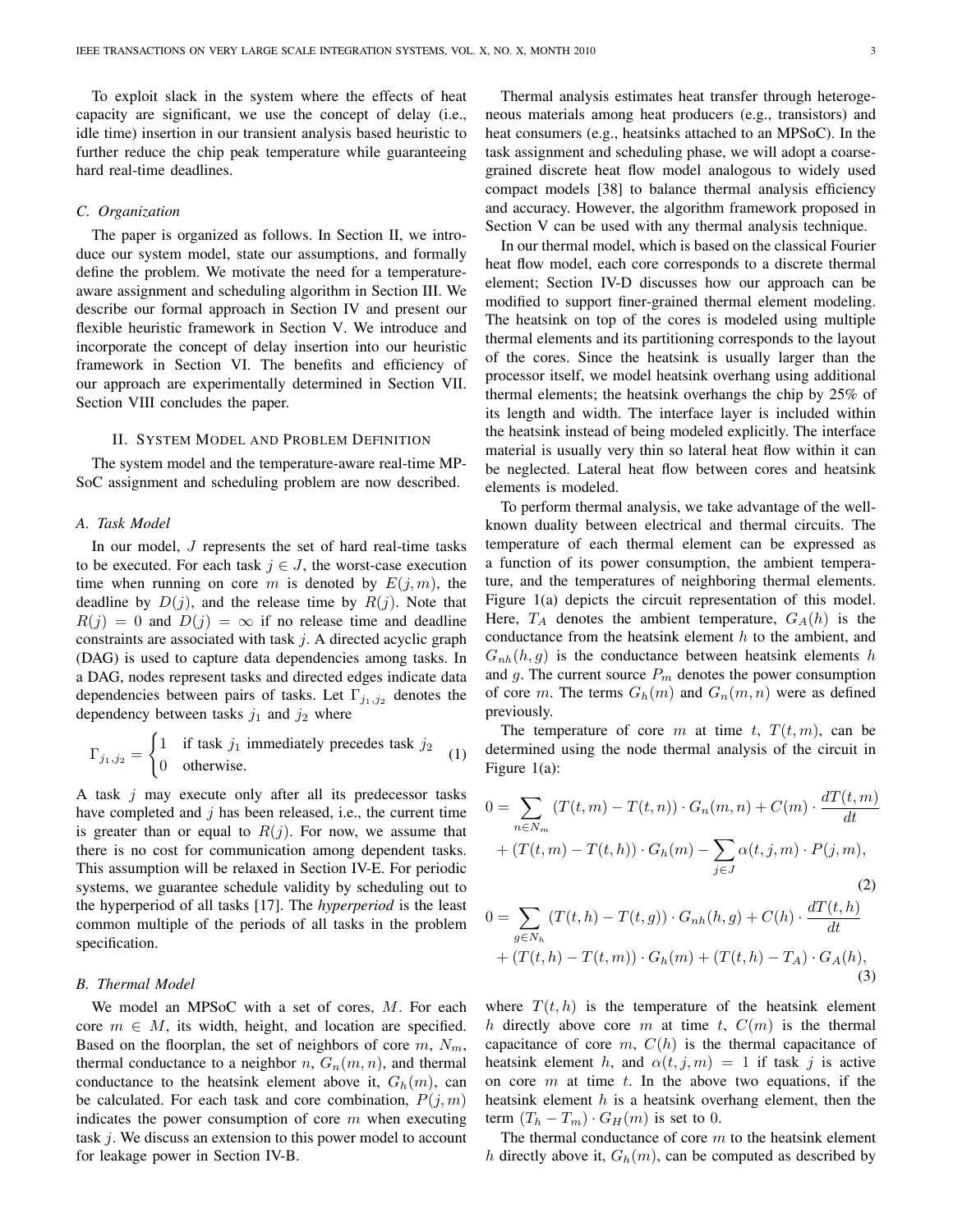Serway [36]:

$$
G_h(m) = \frac{Area_m}{R_{chip} \cdot Area_{chip}},
$$
\n(4)

where  $Area_m$  denotes the area of core m,  $Area_{chip}$  represents the area of the chip, and  $R_{chip} = \frac{th_{si}}{K_{si} \cdot Area_{chip}}$ ,  $th_{si}$  is the thickness of silicon, and  $K_{si}$  denotes its thermal conductivity. In our experiments, we set  $th_{si}$  and  $K_{si}$  to be 0.6 mm and 148 W/mK, respectively.

The conductance of a heatsink element  $h$  to the ambient can be calculated in a similar manner. That is, we substitute  $Area_m$  and  $Area_{chip}$  in Eq. 4 by the area of the heatsink element under consideration and the area of the entire heatsink, respectively. In addition, we replace  $R_{chip}$  with  $R_{HS}$  in Eq. 4, where  $R_{HS} = \frac{T_{active} - T_{ambient}}{P_{chip}} - R_{chip}$ ,  $P_{chip}$  being the total power consumption of the chip and  $T_{active}$  the average active layer temperature when all cores are busy and  $T_{ambient}$  being the ambient temperature. We set  $T_{active}$  and  $T_{ambient}$  to 90 °C and  $45^{\circ}$ C, respectively.

We compute the conductance between core  $m$  and its neighbor core  $n$  as follows:

$$
G_n(m,n) = \frac{w_{mn} \cdot th_{si} \cdot K_{si}}{L_{mn}},\tag{5}
$$

where  $w_{mn}$  is the length of intersection between cores m and n and  $L_{mn}$  is the distance between the midpoint of m and that of n. The lateral conductance between two heatsink elements can be computed in a similar fashion. We assume that the heatsink is made of copper, with a thickness of 1 mm and thermal conductivity of 400 W/mK.

## *C. Problem Definition*

Given the floorplan of a chip containing a set of cores, M, and a set of hard real-time tasks, J, as described above, determine a static assignment of tasks to cores and a static, non-preemptive schedule of tasks on the cores such that all precedence constraints and real-time deadlines are met and the chip peak temperature,  $T_{max}$ , is minimized.

#### III. MOTIVATING EXAMPLE

Since average power (i.e., energy) for a fixed duration and peak power are related to chip temperature, it is natural to question whether optimizing peak temperature can produce significantly different results than optimizing peak power or average power. Let us consider a task set containing two identical tasks,  $j_1$  and  $j_2$ , each with a deadline of 5 ms. For this example, the MPSoC is arranged as shown in Figure 1(b) (core sizes are not necessarily drawn to scale in the diagram). Task execution times  $(E)$  and associated power consumptions  $(P)$  are shown near the respective cores. To minimize energy, tasks  $j_1$  and  $j_2$  are both assigned to core m2. The resultant chip peak temperature is  $65.30\degree$ C. If our objective were to minimize peak power, then task  $j_1$  would be assigned to core  $m2$  and task  $j_2$  to core  $m1$ , also resulting in a peak temperature of 65.30 °C. However, if task  $j_1$  were executed on core  $m4$  and task  $j_2$  on core  $m_1$ , the peak temperature would be reduced to 65.16  $°C$ , which is about 0.14 °C cooler. This difference is the first point in the plot in Figure 2.

 $1/G_A(k)$  $\mathsf{T}_{\mathsf{m}}$  $\mathsf{T}_{\mathsf{n}}$  $1/G$ (m)  $1/G_H(n)$  $\mathsf{T}_\mathsf{A}$ 1/ $G_A(h)$   $T_h$  $1/G_A(g)$  | T<sub>g</sub>  $\{1/G_{NH}(h,g)\}$  $P_m$  $\mathsf{P}_\mathsf{n}$ + -  $1/G_N(m,n)$  $\mathsf{T}_{\mathsf{k}}$ C(m) C(n)  $\mathtt{C_{H}}$ (h)  $C_H(g)$ (a) Equivalent circuit diagram of the thermal model

Fig. 1. Circuit and floorplans.



(b) Floorplan for the motivating example with task execution time  $(E)$  and power consumption  $(P)$ for each core. Diagram not to scale

| <b>16W</b>     | <b>14W</b>     | <b>16W</b>     |  |
|----------------|----------------|----------------|--|
| m1             | m2             | m <sub>3</sub> |  |
| m4             | m <sub>5</sub> | m6             |  |
| 6 <sub>W</sub> |                |                |  |

(c) A  $2\times3$  floorplan

While the improvement in this case is small, the power density of the chip in the above example is only  $0.19 \text{ W/mm}^2$ . The power density can be as high as 0.79 W/mm<sup>2</sup> for 90 nm processors, 2.02 W/mm<sup>2</sup> for 65 nm processors, and 7.24 W/mm<sup>2</sup> for 45 nm processors [21]. To obtain similar chip power densities, we repeated the previous experiment but increased each core power consumption by factors of 2, 5, 10, 15, and 20. The resulting chip power densities are  $0.39$  W/mm<sup>2</sup>,  $0.97$  W/mm<sup>2</sup>, 1.95 W/mm<sup>2</sup> , 2.92 W/mm<sup>2</sup> , and 3.89 W/mm<sup>2</sup> . In each case, the heatsink conductance to the ambient is adjusted to model the improved cooling solutions necessary to maintain an average active layer temperature of  $90^{\circ}$ C.

Although task assignments and schedules are the same as before, chip peak temperatures increase when the higher power density cores are used. Figure 2 shows the reductions in chip peak temperatures when the peak temperature is optimized instead of peak power or energy for the example in Figure 1(b) and the chip power densities mentioned above. The x-axis shows the chip power density. The y-axis shows the difference between the peak temperature obtained from energy or peak power minimization and that from peak temperature minimization. As can be seen from the plot, the advantages of minimizing the chip peak temperature increase with increasing chip power density, resulting in up to  $20^{\circ}$ C reduction in peak temperature for this example.

Energy and peak power minimization suffer from the same weakness: neither considers spatial thermal effects. In fact, energy minimization ignores both temporal and spatial thermal variation while peak power minimization considers temporal thermal variation but ignore spatial thermal variation. The peak temperature of an MPSoC is increased by crowding the same amount of energy consumption into less time and space. Hence, to minimize the chip peak temperature, tasks should be assigned and scheduled in careful consideration of thermal interaction with neighboring cores. In addition, our example indicates that although there are many cases in which minimizing peak power produces different (and potentially better) results than minimizing energy, the same results are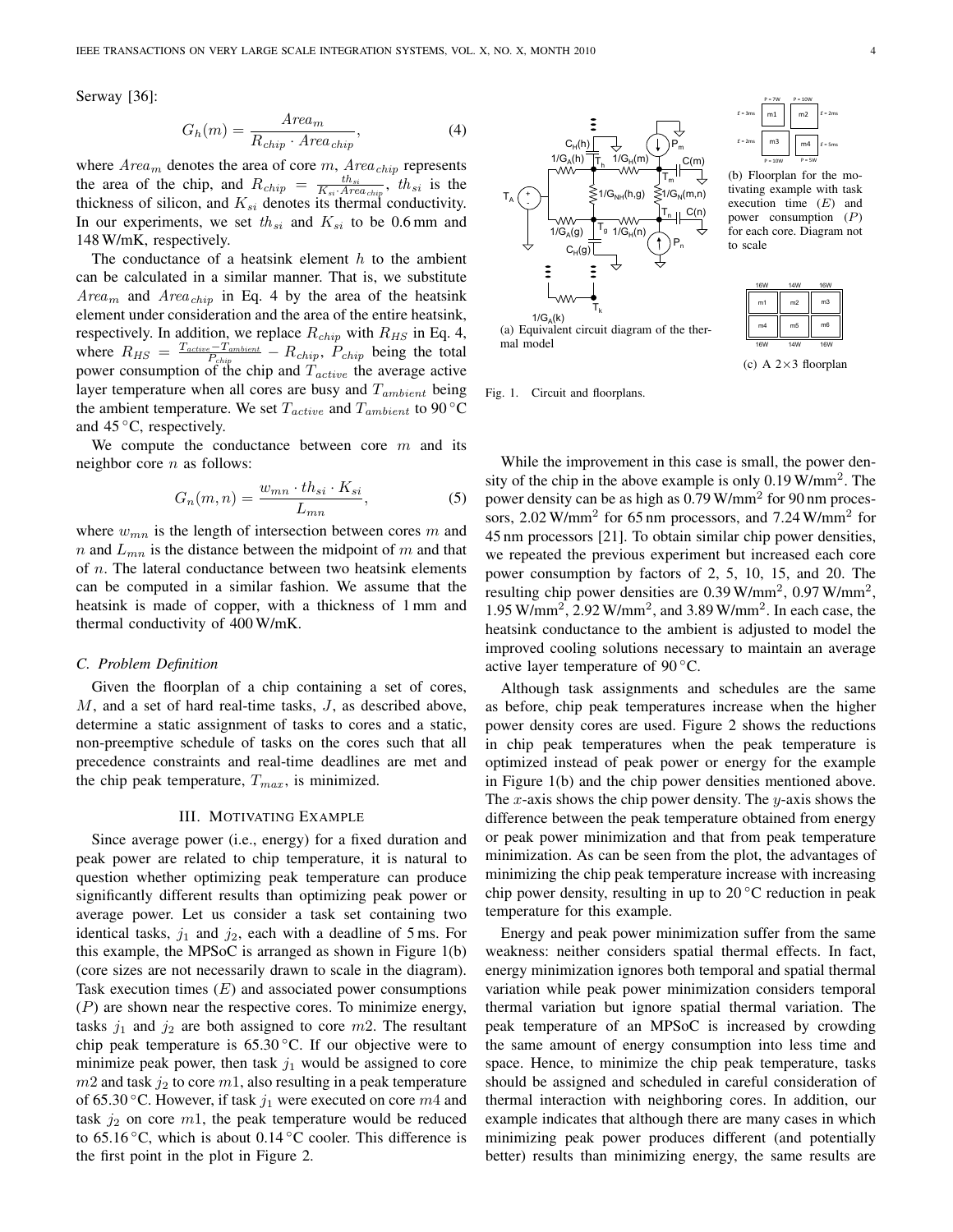

Fig. 2. Differences in peak temperatures: peak temperature minimization vs. peak power and energy minimization.

produced for some problem instances.

## IV. MILP-BASED APPROACH

In this section, we present our approach to solving the problem defined in Section II-C. We also describe how our model can be extended to account for leakage power, dynamic voltage and frequency scaling (DVFS), and inter-task communication, or adjusted to use a finer-grained thermal model. Limitations of the MILP-based approach are described at the end of the section.

# *A. MILP Formulation*

We now present our MILP formulation for the problem defined in Section II-C. We define the following variables.

$$
\delta(j, m) = \begin{cases}\n1 & \text{if task } j \text{ is assigned to core } m \\
0 & \text{otherwise.} \n\end{cases}
$$
\n
$$
\eta(j_1, j_2) = \begin{cases}\n1 & \text{if task } j_1 \text{ starts before task } j_2 \\
0 & \text{otherwise.} \n\end{cases}
$$
\n
$$
(7)
$$

$$
\beta(j_1, j_2, m) = \begin{cases}\n1 & \text{if task } j_2 \text{ executes on core } m, \text{ precedes}^1, \\
& \text{and overlaps with task } j_1 \\
& \text{otherwise.} \n\end{cases}
$$
\n(8)

For the sake of consistency, we let  $\beta(j, j, m) \equiv \delta(j, m)$ . The  $\beta(j_1, j_2, m)$  variables capture the overlapping execution of different tasks and play a key role in computing the peak temperature. They are also useful in computing the peak power, as will be shown later. We use  $ts(j)$  and  $tf(j)$  to denote the start and finish time of task  $j$ , respectively, yielding

$$
tf(j) \equiv ts(j) + \sum_{m \in M} \delta(j,m) \cdot E(j,m) \tag{9}
$$

$$
\equiv ts(j) + et(j). \tag{10}
$$

MILP formulations have long been proposed for modeling the task assignment and scheduling problem in a heterogeneous multiprocessor environment [18]. However, energy minimization has often been the main objective. Such solutions

<sup>1</sup>Precedence is not necessary but is sufficient and simplifies the test.

ignore both temporal and spatial thermal variation. Even peak power minimization only considers temporal thermal variation. To take both types of thermal variation into account, we directly minimize the chip peak temperature,  $T_{max}$ , which is the highest temperature at any position on the chip during a schedule of duration *SL*, i.e.,

$$
T_{max} = \max_{m \in M, t \in [0, SL]} \tau_m(t), \tag{11}
$$

Using Eq. 2 and Eq. 3 to compute the temperature at each node at any given time corresponds to dynamic or transient thermal analysis. Unfortunately, transient thermal analysis is computationally expensive. This makes its use in the MILP formulation impractical; the MILP solver would only be able to handle very small problem instances, thereby making it difficult to validate a heuristic. For this reason, we set the capacitance values in Eq. 2 and Eq. 3 to zero to obtain the steady-state temperature at each node when predicting temperatures in our MILP formulation. In Section IV-F, we indicate the situations in which the MILP-based approach with steady-state analysis is appropriate and inappropriate. In addition, Section V presents a solution to the more general problem of dynamic temperature optimization.

From the thermal model in Section II-B, it might appear necessary to compute the steady-state temperature,  $\tau_m(t)$ , of a core m at every time instant t to determine  $T_{max}$ . Even if we discretize the time duration  $SL$ , this approach may still be too costly; task execution times can vary dramatically, resulting in some tasks executing for hundreds of thousands or millions of time units. To overcome this difficulty, we make the following observations: (1) core power consumptions only change at the beginning or end of a task execution, and (2) the steady-state temperature of a core only experiences a rapid change when the power consumption of at least one core on the chip changes. Hence, we can significantly reduce the amount of computation needed to obtain  $T_{max}$ . Specifically, we only evaluate the temperature of each core  $m$  immediately after every task  $i$  starts or finishes executing on any core in the MPSoC and denote this temperature with  $T(i, m)$ . Consequently, the objective function of the MILP can be expressed as

$$
\min T_{max}, \text{ where } T_{max} \ge T(i, m), \forall m \in M, \forall i \in J. (12)
$$

 $T(i, m)$  satisfies the constraints given in Eq. 2 and Eq. 3, which are rewritten in Eq. 13 and Eq. 14, respectively.

$$
T(i, m) \equiv T_{HS}(i, h) + \frac{1}{G_H(m)} \left[ \sum_{j \in J} \beta(i, j, m) \cdot P(j, m) \right] + \frac{1}{G_H(m)} \sum_{n \in N_m} G_N(m, n) \cdot [T(i, n) - T(i, m)]
$$
(13)  

$$
0 = (T_{HS}(i, h) - T(i, m)) \cdot G_H(m) + (T_{HS}(i, h) - T_A) \cdot G_A(h) + \sum_{g \in N_h} (T_{HS}(i, h) - T_{HS}(i, g)) \cdot G_{NH}(h, g).
$$
(14)

Note that Eq. 13 is only linear if we can treat  $P(j, m)$  as a constant given task  $j$  and core  $m$ . For now, we assume that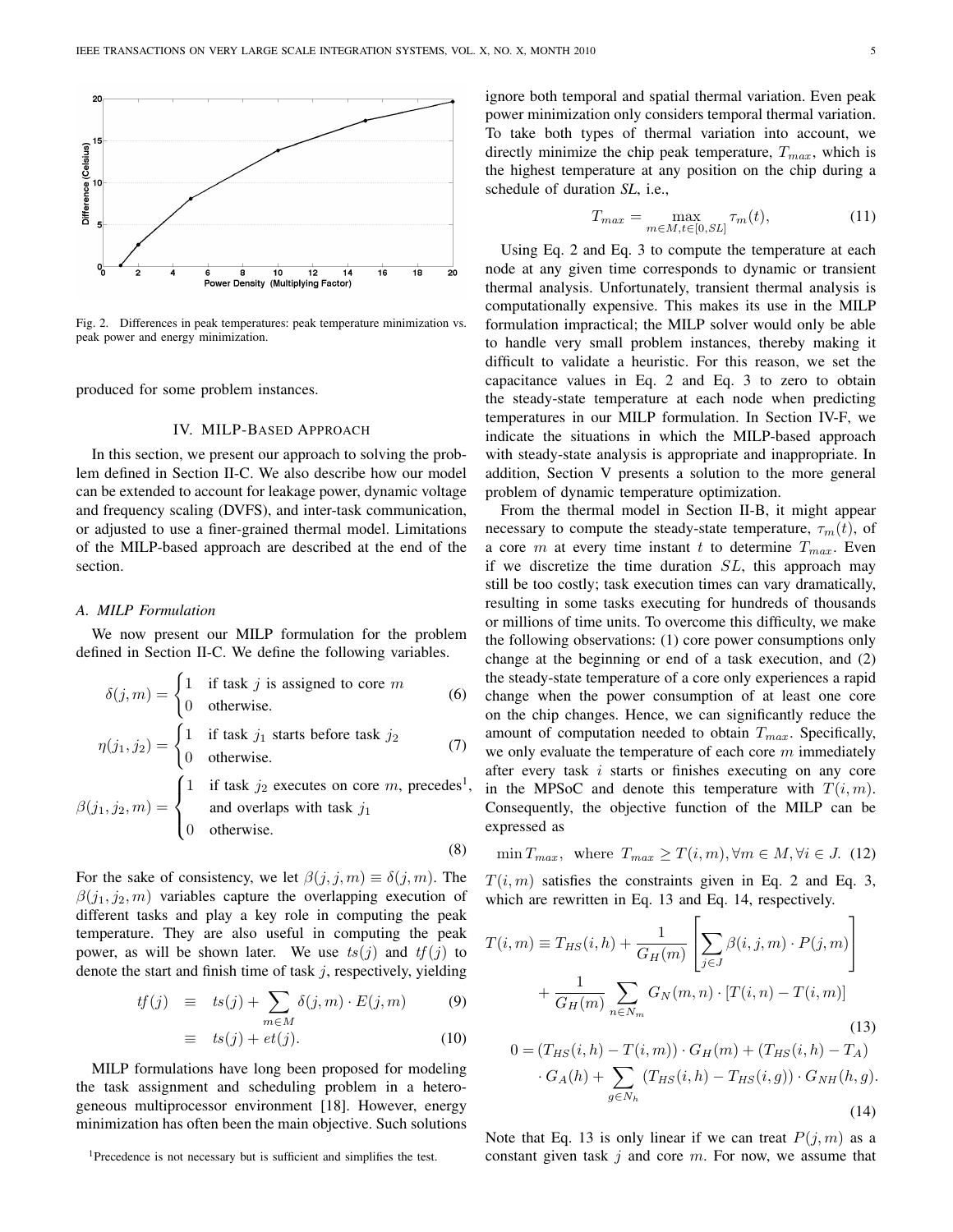this is the case. We will discuss the more general case where  $P(i, m)$  is not a constant in Section IV-B.

The following constraints are used to guarantee schedulability.

1) Every task  $j$  is assigned to exactly one core  $m$ :

$$
\forall j \in J \qquad \sum_{m \in M} \delta(j, m) = 1. \tag{15}
$$

2) Every task  $j$  meets its deadline:

$$
\forall j \in J \qquad \qquad ts(j) + et(j) \le d(j). \tag{16}
$$

3) Precedence constraints are honored:

$$
\forall i, j \in J \qquad \qquad ts(j) \geq tf(i) \cdot \Gamma_{i,j}.\tag{17}
$$

4) All tasks execute for their durations without overlap:

 $\forall j_1, j_2 \in J$ 

$$
1 \le \eta(j_1, j_2) + \eta(j_2, j_1),\tag{18}
$$

$$
ts(j_1) \le ts(j_2) + (1 - \eta(j_1, j_2)) \cdot \Lambda, \quad (19)
$$

$$
ts(j_2) \le ts(j_1) + \eta(j_1, j_2) \cdot \Lambda,\tag{20}
$$

$$
\forall j_1, j_2 \in J, j_1 \neq j_2, \forall m \in M
$$
  
\n
$$
tf(j_1) \leq (2 - \delta(j_1, m) - \delta(j_2, m)) \cdot \Lambda +
$$
  
\n
$$
ts(j_2) + \Lambda \cdot (1 - \eta(j_1, j_2)),
$$
  
\n
$$
tf(j_2) \leq (2 - \delta(j_1, m) - \delta(j_2, m)) \cdot \Lambda +
$$
  
\n
$$
ts(i_1) + \Lambda \cdot r(i_2, j_2)
$$
 (22)

$$
ts(j_1) + \Lambda \cdot \eta(j_1, j_2), \tag{22}
$$

where  $\Lambda$  is a constant greater than or equal to the largest deadline in the task set. Eq. 19 states that task  $j_1$  must start before task  $j_2$  if  $\eta(j_1, j_2) = 1$ . Eq. 21 guarantees that task  $j_1$ finishes before task  $j_2$  starts if tasks  $j_1$  and  $j_2$  are executed on the same processor and task  $j_1$  precedes task  $j_2$ . Similar conditions hold for Eq. 20 and 22.

Consider a situation where tasks  $i$  and  $j$  execute on cores  $m$  and  $n$ , respectively. Further, task  $i$  precedes task  $j$  and their executions overlap. At the start of task  $i$ , we only need to consider the power consumption of core  $m$ . However, at the start of task  $j$ , we must take into account the power consumptions of both cores to correctly compute the chip peak temperature. For this reason, we must ensure that  $\beta(j_1, j_2, m) = 1$  only when  $\delta(j_2, m) = 1$  and  $ts(j_2) \leq ts(j_1) \leq tf(j_2) - \epsilon$ , where  $\epsilon$  is a small constant used to prevent imprecise floating point computations from making it appear as if contiguous tasks overlap in time. Therefore,

$$
\forall m \in M, \forall j_1, j_2 \in J, j_1 \neq j_2
$$
  

$$
tf(j_2) \geq ts(j_1) + (\beta(j_1, j_2, m) - 1) \cdot \Lambda,
$$
 (23)

$$
ts(j_2) \le ts(j_1) + (1 - \beta(j_1, j_2, m)) \cdot \Lambda, \quad (24)
$$

$$
1 \ge \beta(j_1, j_2, m) + \delta(j_1, m), \tag{25}
$$

$$
tf(j_2) - \epsilon - (1 - \eta(j_2, j_1)) \cdot \Lambda - (1 - \delta(j_2, m)) \cdot \Lambda
$$
  
\$\leq ts(j\_1) + \beta(j\_1, j\_2, m) \cdot \Lambda\$. (26)

The above MILP formulation finds an assignment and schedule that minimize the chip peak temperature. To minimize peak power  $P_{max}$ , we simply substitute the object function as follows:

$$
P_{max} \ge \forall_{i \in J} \sum_{m \in M} \sum_{j \in J} \beta(i, j, m) \cdot P(j, m). \tag{27}
$$

On the other hand, if total energy is to be minimized, the following objective function can be used

$$
E_{total} \ge \sum_{j \in J} \sum_{m \in M} P(j, m) \cdot E(j, m) \cdot \delta(j, m), \tag{28}
$$

where  $E_{total}$  denotes the total energy.

## *B. Modeling Power Consumption*

In Eq. 13, the parameter  $P(i, m)$  captures the power consumption of core  $m$  while executing task  $j$ , and

$$
P(j,m) = P_{dyn}(j,m) + P_{leak}(j,m),
$$
 (29)

where  $P_{dyn}$  and  $P_{leak}$  are the dynamic power and the leakage power when running task  $j$  on core  $m$ .

Assuming average switching activity is used to evaluate  $P_{dyn}(j,m)$ , allows us to treat  $P_{dyn}(j,m)$  as a constant. The leakage power,  $P_{leak}(j, m)$ , however, is a superlinear function of temperature. Simply treating  $P_{leak}(j, m)$  as a constant may lead to an underestimation of the chip peak temperature. Though integrated circuit (IC) leakage power is a superlinear function of temperature, a 4-segment piecewise linear function can be used to approximate leakage in the operating temperature ranges of integrated circuits with only 0.69% error [23]. Therefore, we model the power consumption required to execute a task j on core m at temperature  $T_m$  as a piecewise linear function as follows (more segments can be added as needed)

$$
P(j,m) = K_1(j,m) \cdot T_m + K_2(j,m), \tag{30}
$$

where  $K_1(j,m)$  and  $K_2(j,m)$  are constants that depend on core  $m$  and task  $j$ . Consequently, Eq. 13 can be rewritten as

$$
T(i, m) \equiv T_h(i, h) + \frac{1}{G_h(m)} \sum_{n \in N_m} G_n(m, n)
$$

$$
[T(i, n) - T(i, m)] + \frac{1}{G_h(m)}
$$

$$
\left[ \sum_{j \in J} \beta(i, j, m) \cdot (K_1(j, m) \cdot T(i, m) + K_2(j, m)) \right].
$$
(31)

To eliminate the nonlinear term  $\beta(i, j, m) \cdot T(i, m)$ , we replace  $\beta(i, j, m) \cdot T(i, m)$  with a new variable  $\lambda(i, j, m)$ . In other words,

$$
\lambda(i,j,m) = \begin{cases} K_1(j,m) \cdot T(i,m) & \text{if } \beta(i,j,m) = 1\\ 0 & \text{otherwise.} \end{cases}
$$
 (32)

We then add the following constraints to our MILP formulation.

 $\theta$  = M,  $\theta$ 

$$
\forall m \in M, \forall i, j \in J
$$
  
 
$$
\lambda(i, j, m) \ge 0,
$$
 (33)

$$
\lambda(i,j,m) \le \beta(i,j,m) \cdot \Lambda,\tag{34}
$$

$$
\lambda(i,j,m) \ge (K_1(j,m) \cdot T(i,m)) - (1 - \beta(i,j,m)) \cdot \Lambda,
$$
\n(35)

$$
\lambda(i,j,m) \le (K_1(j,m) \cdot T(i,m)) - (\beta(i,j,m) - 1) \cdot \Lambda.
$$
\n(36)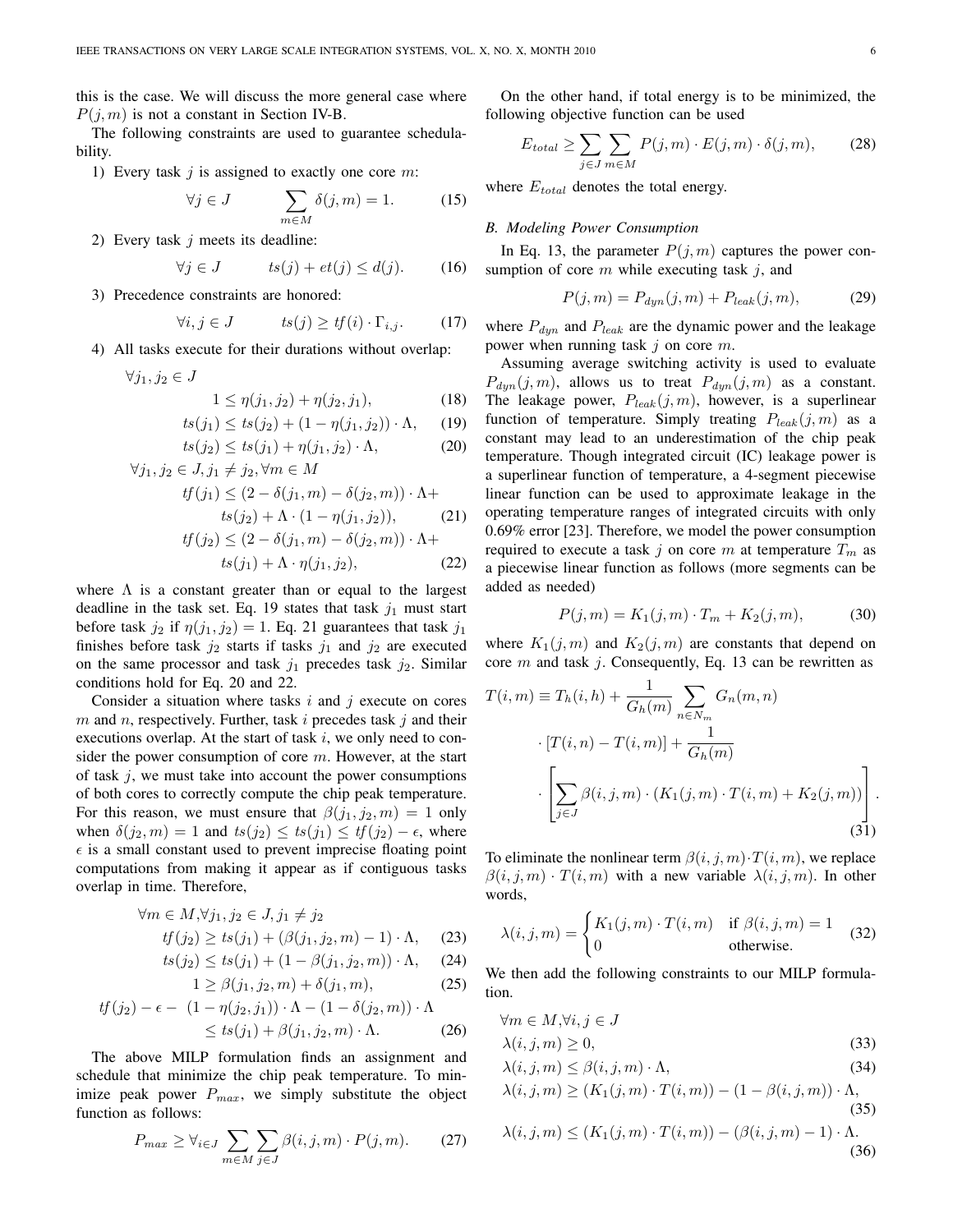Solving the MILP instance given in Eq. 13, Eq. 14 (with  $\beta(i, j, m) \cdot T(i, m)$  being replaced by  $\lambda(i, j, m)$ ), Eq. 14– 26, and Eq. 33–36 leads to an exact solution to the problem defined in Section II-C.

Another power consumption related issue is that we model neither inter-core interconnect nor cache power consumption. This omission is due to the following two observations. According to Ku et al. [15], the power density of the cache, and hence temperature, is relatively low due to its size. A similar conclusion can be drawn about interconnect temperatures; a simulation with default parameters using the Orion interconnect network simulator [28] revealed that typical core power density [21] is about  $6.5\times$  that of a high-performance router and  $10.6\times$  that of global interconnect wire.

## *C. Incorporating Dynamic Voltage Scaling*

Many modern processors support dynamic voltage and frequency scaling (DVFS). Although using DVFS to minimize energy will generally also reduce peak temperature, energy minimization alone is not equivalent to peak temperature minimization. Energy minimization does not consider temporal or spatial thermal variation. It is, however, possible and beneficial to consider DVFS in conjunction with our peak temperature optimization technique. Our MILP formulation from Section IV-A can be modified as follows.

For each core m, the set of discrete voltage levels,  $K_m$ , must be specified. We redefine  $E(j, k, m)$  to be the execution time of task j on core m at voltage level k and  $P(j, k, m)$  to be the power consumption required to execute task  $j$  on core m at voltage level k. The binary variables  $\delta(j, k, m)$  are also redefined to be 1 if task  $j$  is assigned to core  $m$  at voltage level k. Consequently, from Eq. 13,

$$
\sum_{j \in J} \beta(i, j, m) \cdot P(j, m) = \sum_{k \in K} \sum_{j \in J} \nu(i, j, k, m) \cdot P(j, k, m),
$$

where

$$
\nu(j_1, j_2, k, m) = \begin{cases} 1 & \text{if } \delta(j_2, k, m) = 1, \, \beta(j_1, j_2, m) = 1 \\ 0 & \text{otherwise.} \end{cases}
$$

The constraints in Eq. 13–26 can be readily modified for use in the new formulation.

# *D. Finer-Grained Thermal Model*

The thermal model described in Section II-B can further be refined by using multiple thermal elements for each core, where each thermal element may have different power consumption and/or correspond to a particular functional unit of the core. Specifically, we redefine the variables  $\delta(j, m, x)$  and  $\beta(j_1, j_2, m, x)$  as follows.

$$
\delta(j, m, x) = \begin{cases} 1 & \text{if task } j \text{ executes on functional unit} \\ x & \text{of core } m \\ 0 & \text{otherwise.} \end{cases}
$$

$$
\beta(j_1, j_2, m, x) = \begin{cases}\n1 & \text{if task } j_2 \text{ executes on functional unit} \\
x & \text{of core } m, \text{ precedes, and overlaps} \\
& \text{with task } j_1 \\
0 & \text{otherwise.} \n\end{cases}
$$

The constraints in Eq. 13–26 can be readily modified for use in the new formulation.

Core power consumption may vary depending on the individual instructions being executed. However, the relative change in temperature at the functional-unit level is relatively slow due to the large thermal time constants of the functional units (i.e., the constant influencing the rate of temperature change in response to power consumption change). For this reason, the finer-grained thermal model presented here remains accurate; it is not necessary to model instruction-by-instruction variation in power consumption [1].

#### *E. Modeling Inter-Task Communication*

In some situations, communication cost for a task to send data to its successors is significant. Given that the time to send data from task  $i$  to task  $j$  using shared memory is expressed by parameter  $C(i, j)$ , our MILP formulation from Section IV-A can be modified to capture inter-task communication by simply substituting Eq. 17 with the following expression:

$$
\forall i, j \in J \qquad \qquad ts(j) \ge (tf(i) + C(i,j)) \cdot \Gamma_{i,j}.\tag{37}
$$

# *F. Limitations of MILP-Based Approach*

While the solution provided by the MILP formulation in Section IV-A is optimal, there are two main limitations to the MILP-based approach: (1) the MILP formulation cannot be used to efficiently solve large problem instances, as the problem defined in Section II-C is  $\mathcal{NP}$ -hard and (2) due to the use of steady-state thermal analysis, the MILP formulation may overestimate the chip peak temperature when task execution times are short relative to the thermal time constant of the cores. That is, steady-state analysis can be used to accurately predict the temperature when task execution times are long compared to the core time constants, and transient analysis should otherwise be used to permit more accurate temperature prediction, thereby allowing more aggressive scheduling of short tasks that do not cause temperatures to converge to steady-state values during execution.

# V. ASSIGNMENT AND SCHEDULING HEURISTIC FRAMEWORK

To trade off accuracy in temperature estimation for running time, we propose an assignment and scheduling heuristic framework where either steady-state or transient analysis can be used, depending on the characteristics of the tasks under consideration. Additionally, our heuristic framework can be used in conjunction with any thermal modeling tool.

Our framework uses a binary search based approach to minimize peak temperature under functionality and timing constraints. It takes as inputs upper and lower temperature bounds, as well as the maximum number of iterations, *maxIter*. It then uses the average of the upper and lower bounds on the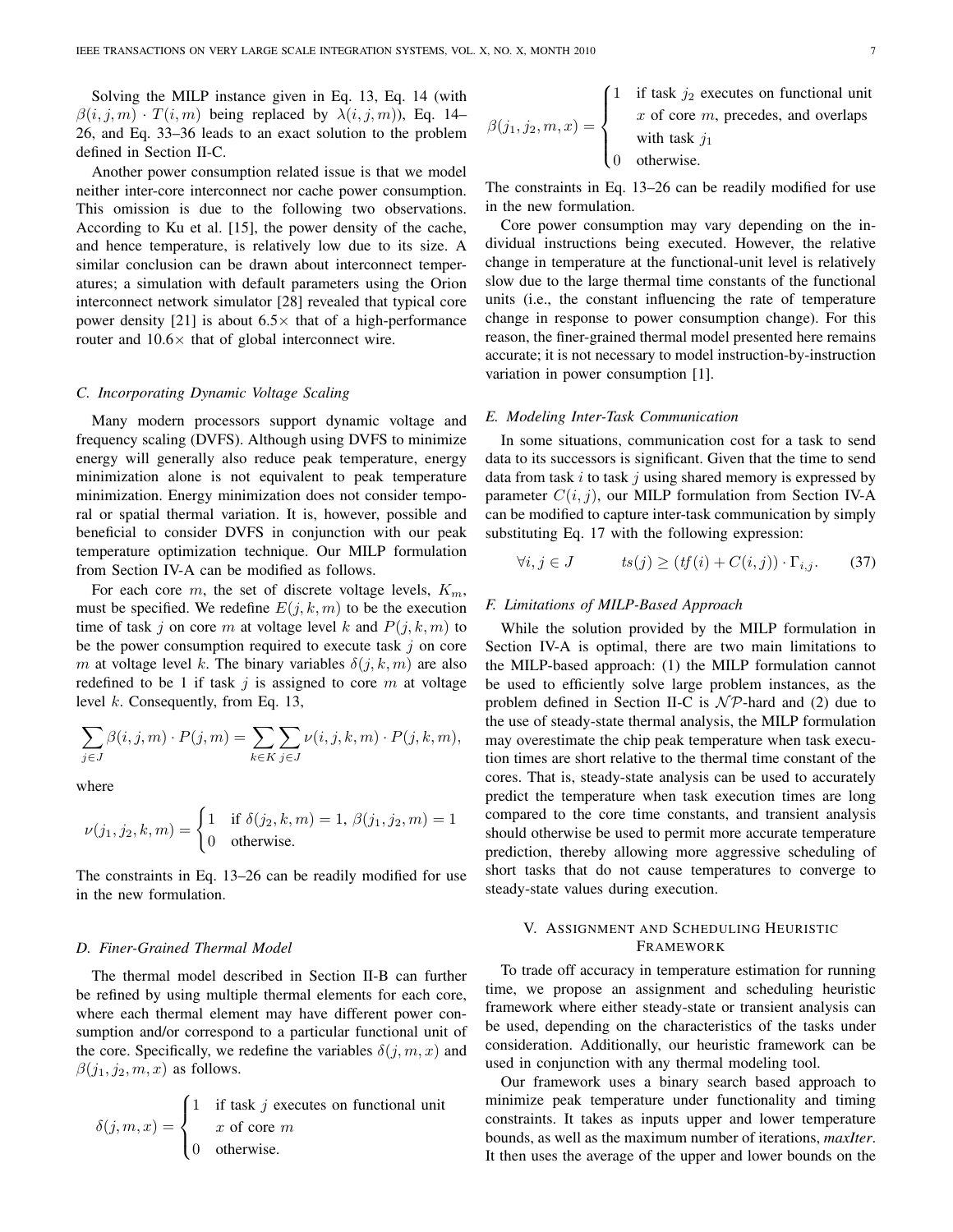peak temperatures as the target peak temperature to find an assignment and schedule. If an assignment and schedule is found while staying below the target temperature, the current target temperature will be used as the upper temperature bound for the next iteration of the binary search. Otherwise, it will be used as the lower temperature bound.

We introduce the key part of our framework: ThermalSched, a list scheduling [8] algorithm summarized in Algorithm 1. For a given task  $j$ , the earliest start time (*EST(j)*) and latest start time (*LST(j)*) are computed. The mobility of task  $j$  can then be calculated as the difference between *LST(j)* and *EST(j)*. A potential challenge in computing *EST(j)* and *LST(j)* is that the execution time of task  $j$  is unknown prior to the selection of a core. Our solution is to use the smallest execution time of task  $j$  as given by the fastest core when computing *EST(j)* and *LST(j)* to maximize the mobility of task j, for all  $j \in J$ .

The steps for task assignment and scheduling follow. Ready tasks are ordered in a non-decreasing order of mobility. A *ready task* is a task whose predecessors have finished executing. Given a ready task  $j$ , ThermalSched selects the fastest available core that allows the task to meet its deadline while keeping the peak temperature below the target temperature. The fastest available core is chosen to maximize the mobility of the successors of task  $j$ , thereby improving schedulability. If no core is fast enough to execute task  $i$  by its deadline, ThermalSched terminates. (We ignore Lines 24–25 and 35–36 in Algorithm 1, and the variables *currentDelay* and *dMaxIter* for now. Their use will be explained in the next section.) Our search-based scheduling approach permits the use of an efficient list scheduler without global knowledge of temperature variation.

Observe that Algorithm 1 does not provide any details on computing the thermal profile (Line 17). Since predicting highly accurate thermal profiles increases time complexity, we propose two techniques based on the observations made in Section IV-F. These achieve different trade-offs between accuracy and time complexity.

#### *A. Steady-State Analysis Based Heuristic*

As explained in Section IV-F, if task execution times are long compared to the thermal time constants of the cores, steady-state analysis can usually rapidly and accurately predict the resulting chip temperature.

The steady-state thermal profile can be computed by expressing Eq. 2 and 3 for all the thermal elements as a system of linear equations of the form  $A \cdot T + B = 0$ , and of size  $|E| \times$  $|E|$ , where  $|E|$  is the total number of thermal elements. Since the thermal conductance matrix  $A$  is fixed once a floorplan is given, the inverse of the matrix can be pre-computed once and the temperature matrix can be updated using a constant number of multiplications in each iteration. ThermalSched therefore has a time complexity in  $\mathcal{O}(|J|^2 \cdot |M|^3)$ . The time complexity of the steady-state thermal analysis based **heuristic (SSAB)** is in  $\mathcal{O}(|J|^2 \cdot |M|^3 \cdot \textit{maxIter})$ .

# Algorithm 1 ThermalSched(G(V, E), *targetTemp*, *dMaxIter*)

- 1: compute  $EST(j)$ , for all tasks  $//$  earliest start time
- 2: compute *LST(j)*, for all tasks // latest start time
- 3: compute *avgE* // average execution time over all tasks and cores
- 4: *mobility(j)*  $\leftarrow$  *LST(j) EST(j)*, for all tasks
- 5:  $currentTime \leftarrow 0$
- 6:  $busy(m) \leftarrow 0$ , for all cores
- 7: while there are unscheduled tasks do
- 8:  $RT \leftarrow$  ready tasks in non-decreasing order of mobility
- 9: for each  $j \in RT$  do
- 10:  $invalidCount \leftarrow 0$
- 11:  $fastestCore \leftarrow -1$
- 12: *bestExeTime*  $\leftarrow \infty$
- 13: **for** each  $m \in M$  **do**
- 14:  $\delta(j, m) \leftarrow 0$
- 15: *endTime*  $\leftarrow E(j,m) + currentTime$
- 16: **if not** *busy(m)* and *endTime*  $\leq D(j)$  **then** 17: compute projected thermal profile for [currentTime, nextIdleTime] // *nextIdleTime* is the next earliest time when all cores become idle 18: *peakTemp* ←  $\max_{m \in M} T(j, m)$ 19: **if**  $peakTemp \leq targetTemp$  **then**

```
20: if E(j,m) < bestExeTime then
```
21:  $\qquad\qquad\qquad\qquad\qquad\qquad \qquad \text{fastestCore}\leftarrow\qquad\qquad m$ 

```
22: \text{bestExeTime} \leftarrow E(j,m)
```
23:  $currentDelay \leftarrow 0$ 

- 24: **else if**  $currentTime > 0$  **then** 25: [*fastestCore*, *bestExeTime*, *currentDelay* ] ← DelayInsertion( $G(V, E)$ , j, m, *currentTime*, *targetTemp*, *dMaxIter*, *avgE*)
- 26: else if not *busy(m)* then
- 27: *invalidCount* ← *invalidCount* + 1
- 28: **if** *invalidCount* =  $|M|$  **then**
- 29: return INFEASIBLE
- 30: **else if**  $\text{f}$  astestCore  $\neq -1$  then
- 31:  $\delta(j, \text{fastestCore}) \leftarrow 1 \text{ // assign } j \text{ to \text{fastestCore}}$
- 32:  $ts(j) \leftarrow currentTime + currentDelay$
- 33:  $tf(j) \leftarrow ts(j) + E(j, \text{fastestCore})$
- 34:  $busv(fasterCore) \leftarrow 1$
- 35: **if** *currentDelay*  $> 0$  **then** 36: break // allow no tasks to start executing between *currentTime* and *currentTime* + *currentDelay*
- 37: update *EST(j)*, for all unscheduled tasks
- 38: update *mobility(j)*, for all unscheduled tasks
- 39:  $nextSchedPoint \leftarrow min{tf(j): tf(j) > currentTime +}$ currentDelay}
- 40: for each  $m \in M$  do
- 41: if m becomes idle at *nextSchedPoint* then
- 42:  $busy(m) \leftarrow 0$
- 43: *currentTime* ← *nextSchedPoint*
- 44: return FEASIBLE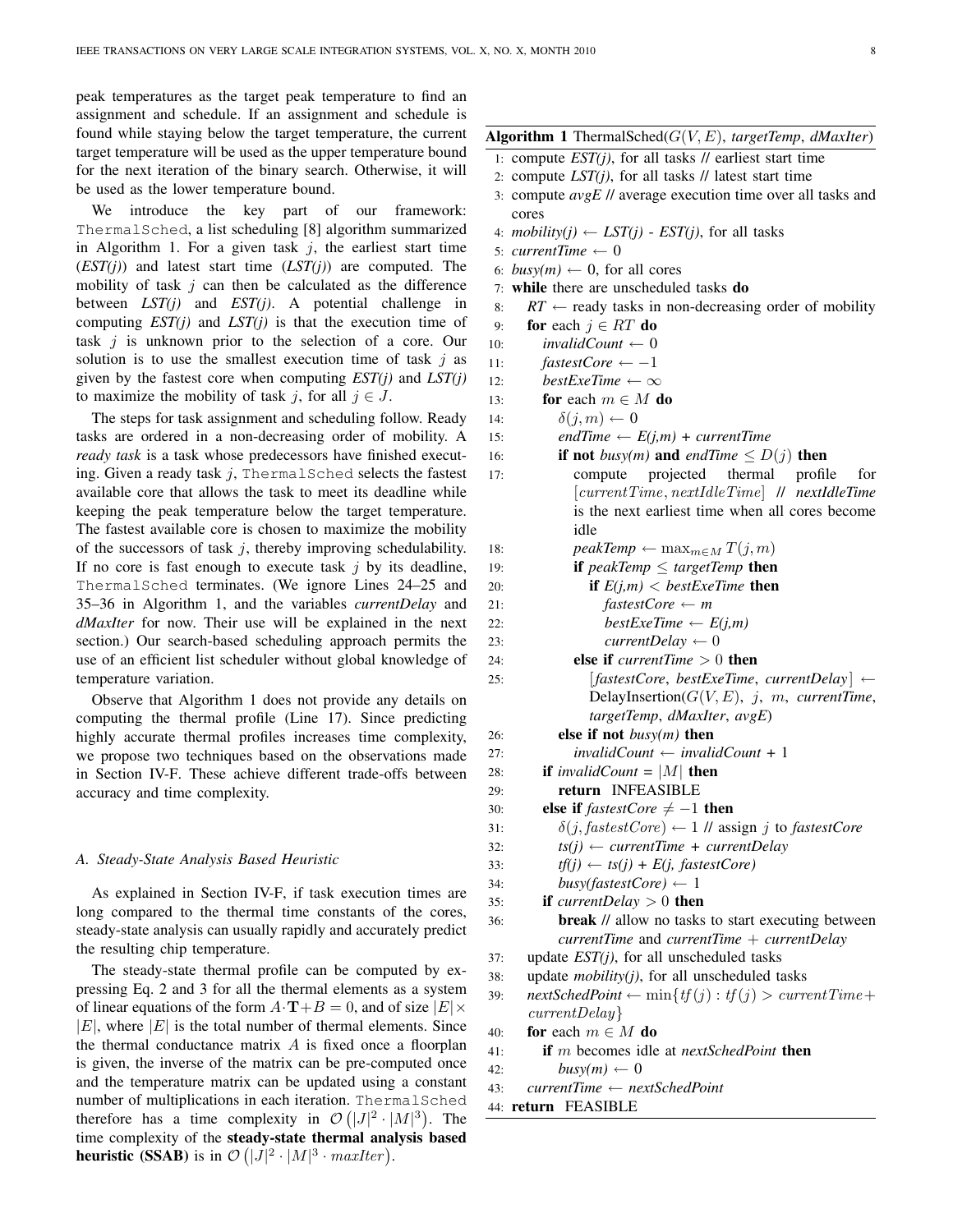## *B. Transient Analysis Based Heuristic*

If task execution times are short, it is desirable to use transient analysis to compute the projected thermal profile, as explained in Section IV-F. Essentially, any existing thermal analysis technique can be used in our task assignment and scheduling heuristic framework. To validate our transient analysis based heuristic (TAB), we will use  $HotSpot [38]$ in our experiments. The transient analysis based heuristic has a time complexity of  $\mathcal{O}(|J|^2 \cdot |M| \cdot \textit{maxIter} \cdot H)$ , where H denotes the running time of HotSpot and depends on a number of input parameters such as task execution times and number of cores in the MPSoCs.

## VI. DELAY INSERTION

Algorithm 1 always tries to schedule as many tasks as possible at every scheduling point to maximize the mobility of later tasks. One possible consequence of this greedy approach to task assignment and scheduling is that the chip peak temperature may be so close to the target temperature that no future ready task can execute without violating the target temperature bound, thus requiring a higher target temperature to find a feasible task assignment and schedule. To address this weakness in our heuristic framework, we introduce the concept of delay insertion. That is, when the chip peak temperature is at or near the target peak temperature, we delay the execution of the next ready task by introducing an idle interval before the task starts to allow the chip to cool down. This improves the probability of later tasks being scheduled without exceeding the target temperature bound.

Since steady-state thermal analysis depends on fast temperature rises and falls, an idle time (or a delay inserted) between task executions has no effect on the resulting peak temperature. On the other hand, transient thermal analysis would capture the cooling effects of delay insertions. Hence, the concept of delay insertions applies to the TAB heuristic only.

To demonstrate the potential benefits of delay insertions, we use the following illustrative example. Consider a system with 5 identical real-time tasks running on the MPSoC shown in Figure 1(b) with the associated execution time and  $10\times$ the power consumption for each core. Without inserting any idle times, our TAB heuristic finds a feasible assignment and schedule with a peak temperature of  $51.60\,^{\circ}\text{C}$ . An algorithm capable of inserting appropriate delays would reduce the peak temperature to  $49.88 \degree C$ .

In the above example, delay insertion only reduces the chip peak temperature by  $1.72 \degree C$  because there are only 5 tasks in the system with relatively short execution times. In other words, executing these tasks on the example MPSoC does not significantly raise the chip peak temperature. If our tasks require  $10\times$  the original execution times, i.e., a mean of 30 ms, then delay insertions would reduce the chip peak temperature by 3.87  $\degree$ C, from 66.22  $\degree$ C to 62.35  $\degree$ C.

We now explain the use of delay insertions in our heuristic framework. Whenever an attempt to schedule a task on a core fails because the target temperature bound is exceeded, DelayInsertion is called (Lines 24–25 of Algorithm 1). If an idle time has successfully been inserted into the schedule,

our heuristic will immediately move on to the next scheduling point by setting *currentTime* to  $\min\{tf(j) : tf(j) >$  $currentTime + currentDelay$  and continue the assignment and scheduling process (Lines 35–36 and Line 39 of Algorithm 1). No pending tasks are allowed to run during  $[currentTime, currentTime + currentDelay)$ . This not only simplifies the algorithm, but is also reasonable since when an idle time has been inserted, the current chip peak temperature is at or near the target temperature; executing another task within the interval  $[currentTime, currentTime + delay)$ would likely cause the target temperature to be exceeded.

| <b>Algorithm 2</b> DelayInsertion( $G(V, E)$ , j, m, currentTime, tar- |  |
|------------------------------------------------------------------------|--|
| getTemp, dMaxIter, avgE)                                               |  |

- 1:  $upperDelay \leftarrow avgE$
- 2: *lowerDelay*  $\leftarrow 0$
- 3:  $delay \leftarrow (upperDelay + lowerDelay) / 2$
- 4: *iter*  $\leftarrow 0$
- 5:  $oldPeakT \leftarrow 0$
- 6:  $newPeakT \leftarrow 0$
- 7: while *iter* < *dMaxIter* do

| 8:  | compute projected thermal profile for                             |
|-----|-------------------------------------------------------------------|
|     | $[currentTime, currentTime + delay]$ and                          |
|     | $[currentTime + delay, nextIdleTime]$ // nextIdleTime             |
|     | is the next earliest time when all cores become idle              |
| 9:  | $newPeakT \leftarrow \max_{m \in M} T(j,m)$                       |
| 10: | <b>if</b> targetTemp > newPeak <b>and</b> $ oldPeakT - newPeakT $ |
|     | $< \epsilon$ then                                                 |
| 11: | <b>if</b> $E(j,m)$ + delay < bestExeTime <b>and</b> currentTime + |
|     | $delay + E(j, m) \le D(j)$ then                                   |
| 12: | $fastestCore \leftarrow m$                                        |
| 13: | bestExeTime $\leftarrow E(j,m)$                                   |
| 14: | <b>return</b> [ <i>fastestCore, bestExeTime, delay</i> ]          |
| 15: | else                                                              |
| 16: | return FAILURE                                                    |
| 17: | <b>else if</b> targetTemp > newPeakT <b>then</b>                  |
| 18: | upperDelay $\leftarrow$ delay                                     |
| 19: | else                                                              |
| 20: | lowerDelay $\leftarrow$ delay                                     |
| 21: | $oldPeakT \leftarrow newPeakT$                                    |
| 22: | $delay \leftarrow (upperDelay + lowerDelay) / 2$                  |
| 23: | iter $\leftarrow$ iter $+1$                                       |

Our delay insertion algorithm is shown in Algorithm 2. To find the appropriate idle time to insert delays without sacrificing the schedulability of future tasks, we use a binary search based approach. In each iteration, Algorithm 2 attempts to schedule the current task onto the core currently under consideration such that the resulting peak temperature does not exceed the target peak temperature. If this is possible, Algorithm 2 will keep this scheduling and assignment only if the current configuration has minimized the task finish time thus far. Hence, if an assignment and schedule exists for the current task that does not require delay insertions, that assignment and schedule will likely be selected (this design choice maximizes the mobility of future tasks). Algorithm 2 halts when the maximum number of iterations *dMaxIer* has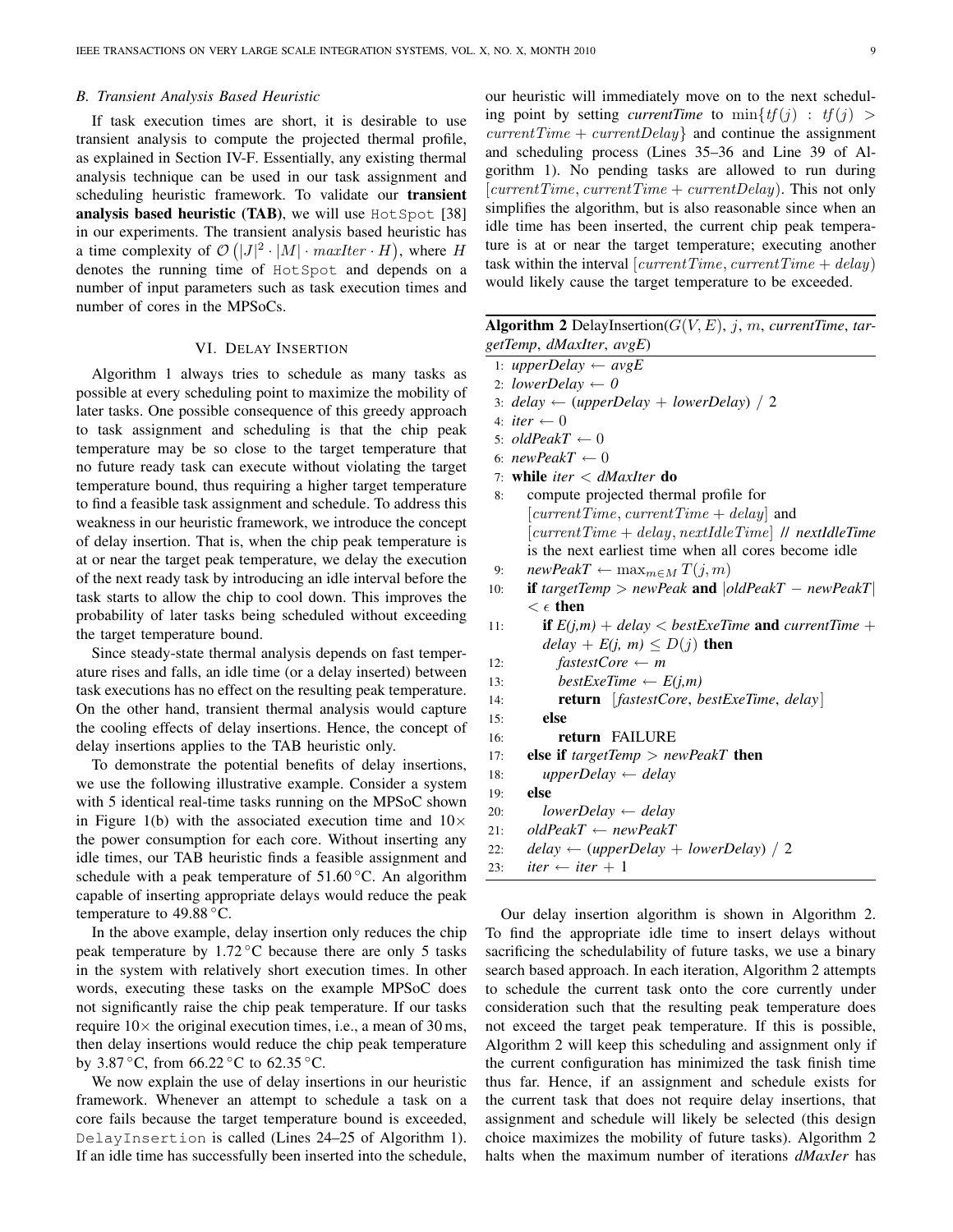been reached or an appropriate idle time has been found. The appropriate idle time is found when the current assignment and schedule do not exceed the target temperature and the chip peak temperature has converged (Line 10 of Algorithm 2).

In our implementation, the search begins by setting the upper bound on the delay to the average execution time of all task and core combinations and the lower bound delay to 0. This design choice has the following justifications: (1) if the upper bound is too large, DelayInsertion can be slow and (2) DelayInsertion is most likely invoked when the chip temperature is near the target temperature. Inserting an idle time similar to the average task execution time would allow, on average, the chip to cool down enough to permit most tasks to eventually be scheduled on the current core without sacrificing the efficiency of the heuristic.

## VII. EXPERIMENTAL RESULTS

This section quantifies the benefits of our proposed approach and assess the quality of our heuristic framework.

## *A. Experimental Setup*

In our experiments, we used the Embedded System Synthesis Benchmarks Suite (E3S) [10]. E3S contains 17 processing elements (PEs). In our experiments, we used the following 11 cores: AMD K6-2 450, AMD K6-2E 400 Mhz/ACR, AMD K6-2E+ 500 Mhz/ACR, AMD K6-IIIE+ 550 Mhz/ACR, IBM PowerPC 405GP 266 Mhz, IBM PowerPC 750CX 500 MHz, IDT32334 100 MHz, IDT79RC32V334-150, IDT79RC64575 250 MHz, Motorola MPC555 40 MHz, and TI TMS320C6203 300 MHz. (Note that we did not use all 17 cores because for each floorplan, we attempted to use cores with similar sizes.) The E3S task sets follow the organization of the EEMBC benchmarks [10]. There are five benchmarks in total: Auto (24 tasks), Consumer (12 tasks), Networking (13 tasks), Office (5 tasks), and Telecom (30 tasks). Each benchmark represents an application, as its name indicates. Each sink task, which does not have any successors, has a hard real-time deadline.

For the E3S benchmarks, we experimented with a number of floorplans with  $2 \times 2$ ,  $2 \times 3$ , and  $3 \times 3$  core arrangements. We use the coarse-grained thermal model presented in Section II-B instead of the fine-grained thermal model in Section IV-D due to the lack of realistic benchmarks for which power profile variations within cores are known. Each benchmark has different floorplans, as specific tasks are required to run on specific cores among the 11 cores mentioned above. The specific configuration of each floorplan and the corresponding core names are provided in our technical report [40]. The chips consist of heterogeneous cores. Since cores with different power consumptions tend to have different areas, the vertical and lateral thermal conductance between neighboring cores, and between cores and heatsink elements will vary and can be computed as described in Section II-B.

We also used TGFF [9], which is a pseudo-random task graph generator, in our experiment to generate 10 additional benchmarks. For each benchmark, there are up to 5 task graphs and the total number of tasks ranges from 4 to 29 tasks (this is similar to the number of tasks in the E3S benchmarks). Each

Office Consumer Networking **Benchmarks**  Fig. 3. Peak temperature minimization vs. energy and peak power minimiza-

task has at most 3 predecessors and 2 successors. A  $2 \times 2$  core arrangement was used, with an average core width and height of 5 mm and an average power consumption of 10 W.

# *B. MILP Formulation Performance*

tion.

In this set of experiments, we used CPLEX with AMPL to solve instances of the MILP formulation in Section IV for optimal peak temperature, energy, and peak power. Each E3S benchmark was run for two  $2 \times 2$ , one  $2 \times 3$ , and one  $3 \times 3$ floorplan.

We first examine the temperature differences between optimizing peak temperature and optimizing energy or peak power. The solutions from the MILP solver are shown in Figure 3. The x-axis shows the different benchmarks and floorplans. The y-axis shows the resulting peak temperatures. Some results are unavailable due to the MILP solver running out of memory before finding a solution. Our approach reduces peak temperatures by 9.19 °C on average, and up to 24.66 °C, when compared to the method that minimizes energy. Most of the improvement results from considering the effects of temporal thermal variations.

The results in Figure 3 do not show significant differences in peak temperatures between our approach and the approach that minimizes peak power. This is because the low-power embedded cores used in our benchmarks have low power densities. For example, the floorplans for the Consumer benchmarks resulted in a chip power density ranging from  $0.27$  W/mm<sup>2</sup> to  $0.36$  W/mm<sup>2</sup> with an average chip power density of  $0.32$  W/mm<sup>2</sup>. As a result, little spatial temperature variation was observed. However, spatial temperature variation will increase when higher power density chips are used, as explained in Section III.

In the first run, we used the original chip power density. The chip power density was then increased by an order of magnitude (once again to obtain similar power densities to those described by Link and Vijaykrishnan [21]) in the second run. The resulting chip power densities ranged from  $0.75$  W/mm<sup>2</sup> to 3.13 W/mm<sup>2</sup> with an average power density of 2.28 W/mm<sup>2</sup> . As shown in Figure 4, for these cores our method reduces peak temperature by 9.58 ◦C on average, and up to 23.25 ◦C, when compared to peak power minimization.

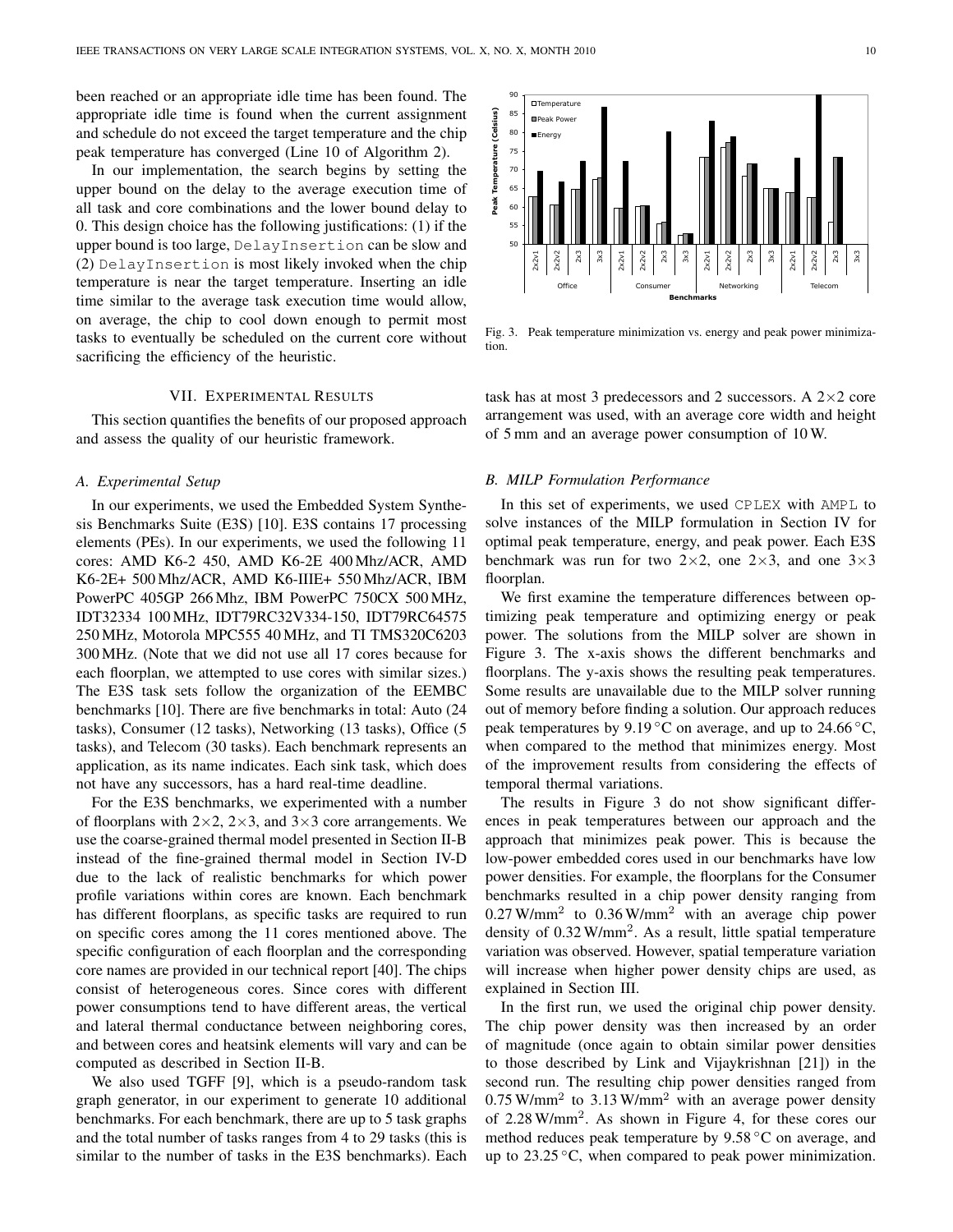

Fig. 4. Peak temperature minimization vs. energy and peak power minimization for higher power density chips.



Fig. 5. Performance of steady-state analysis based heuristics (based on HotSpot).

These results demonstrate the advantage of considering spatial thermal variations.

Finally, when using the TGFF benchmarks described earlier, the MILP solver could handle eight out of ten problem instances. Minimizing peak temperature directly instead of minimizing energy reduced peak temperatures by  $9.41 \degree C$  on average and up to  $24.19\degree$ C. In addition, when compared to peak power minimization, peak temperature minimization reduced peak temperatures by  $1.27\degree$ C on average and up to  $6.71 °C$ .

The above results allow for a general conclusion to be drawn. Average power minimization suffers due to temporal and spatial thermal variation. Peak power minimization ignores spatial thermal variation. Peak temperature minimization takes both types of thermal variation into account. Variation in floorplan and other task execution times results in variation in task mobility, resulting in variation in the peak temperature improvements achieved by our approach.

# *C. Performance of Steady-State Analysis Based Heuristic*

We assess the performance of our SSAB algorithm (Section V) by comparing its solutions to the ones from the MILP solver (Section IV-A) as well as the results from Xie's and Hung's *Heuristic 1* [45], which we refer to as the X&H heuristic. The X&H heuristic calls HotSpot to compute the temperatures. Figure 5 compares the results from the SSAB and X&H heuristics to the optimal solution from the MILP formulation. We used HotSpot to compare the peak temperatures for a fair comparison. Results for benchmarks that were not successfully solved by the X&H algorithm are omitted.

The X&H heuristic deviates from the optimal solution by 10.94 °C on average and 38.40 °C in the worst case. On the other hand, the SSAB heuristic finds an optimal solution in many cases while giving results that deviate by at most  $3.40\degree$ C from optimality (and  $0.22 \degree C$  on average) requiring at most 50 binary search iterations for each benchmark. Both heuristics require similar running times, but the SSAB heuristic never performs worse than the X&H heuristic.

When the X&H heuristic was tested on the 10 TGFF benchmarks mentioned previously, we found that it could only

solve two of the benchmarks, with a maximum deviation from optimality of  $7.74 \degree C$ . On the other hand, the SSAB heuristic could solve four, one of which was a problem instance so large that it proved intractable for the MILP solver. For the three other benchmarks, the SSAB heuristic found the same solutions as the MILP solver.

To demonstrate that the SSAB heuristic can efficiently solve larger problem instances, we considered a benchmark that consists of 30 tasks and a  $4\times4$  core arrangement of homogeneous processors. First, we attempted to use the MILP solver. As expected, no solution was returned, as the 3.58 GB RAM workstation on which CPLEX was executing ran out of memory. The SSAB heuristic found a solution using at most 50 binary search iterations.

We used a discretized Fourier heat flow model in the SSAB heuristic. It differs from that in HotSpot. However, the experiments in this section show that the peak temperatures from the two models differed by less than  $5^{\circ}$ C on average. This indirectly served as a validation of our thermal model.

## *D. Performance of Transient Analysis Based Heuristic*

We now assess the performance of the TAB heuristic described in Section V using the benchmarks from Section VII-A. The TAB heuristic calls HotSpot to determine transient temperatures. Since the original task execution times for the E3S benchmarks tend to be short, dynamic thermal effects can be significant. We compare the peak temperatures obtained by the MILP solver and the TAB heuristic, as shown in Figure 6. When compared to the results from the MILP solver, the TAB heuristic reduces the peak temperature by up to  $0.67 \degree$ C and  $0.06 \degree$ C on average. This is because transient analysis can more accurately predict temperatures when performing assignment and scheduling.

The TAB heuristic also improves the task finish times. Let the speedup be the ratio of the finish time of the last task in the MILP schedule to that in the TAB schedule. The maximum, minimum, and average speedups are  $78.13\times$ ,  $1.21 \times$ , and  $9.02 \times$ , respectively. Such a significant speedup results from the TAB heuristic being much less pessimistic in estimating temperatures and hence scheduling more tasks in parallel. However, the SSAB heuristic is more efficient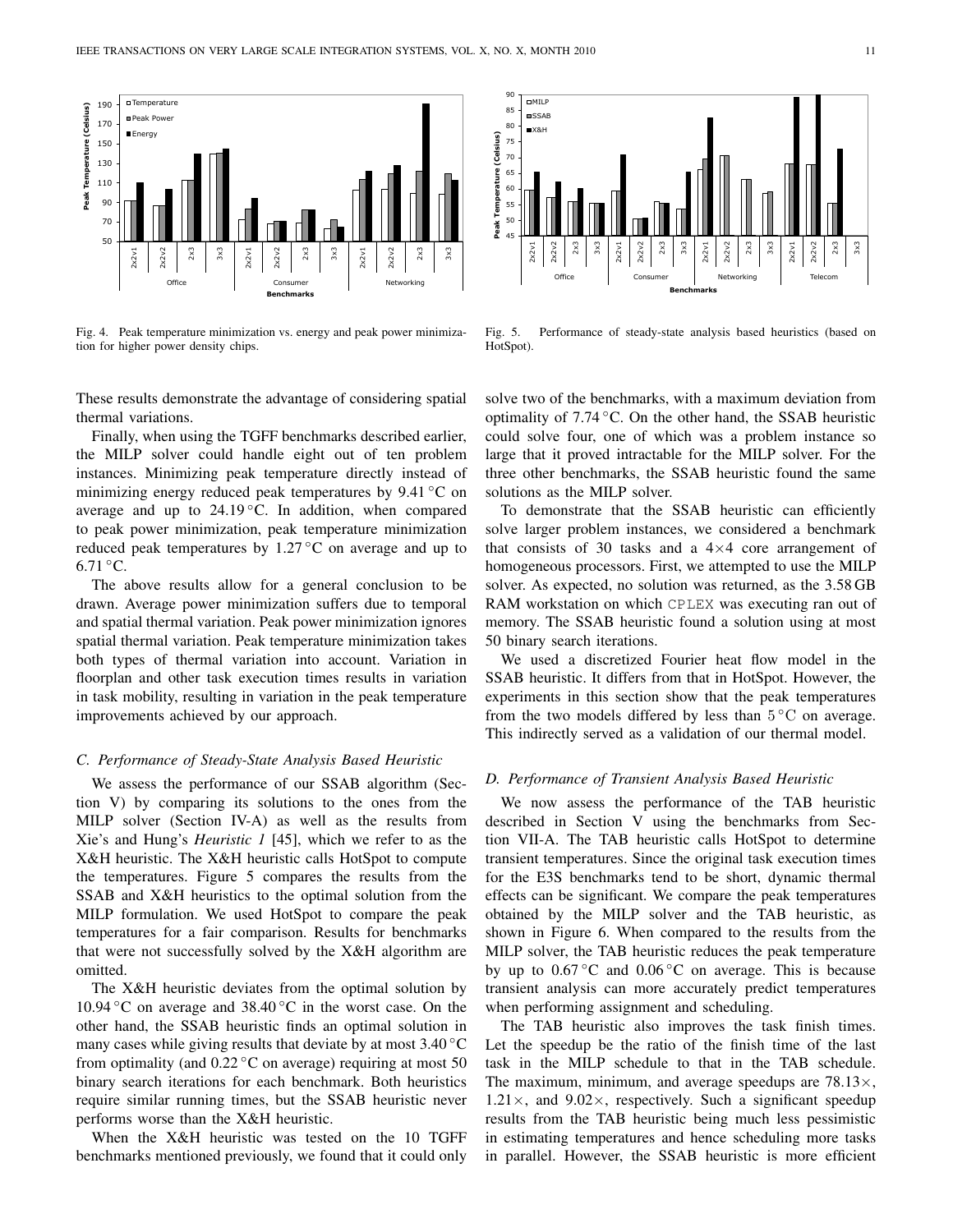

Fig. 6. Performance of transient analysis based heuristic (based on HotSpot).

than the TAB heuristic. Specifically, the SSAB heuristic is about  $175\times$  faster than the TAB heuristic on average for benchmarks with short task execution times; this difference further increases for benchmarks with longer task execution times.

# *E. Performance of Transient Analysis Based Heuristic with Delay Insertions*

To determine the impacts of delay insertions (Section VI) on reducing the chip peak temperature, we once again used the E3S and TGFF benchmarks. We compared the solutions from the original TAB heuristic to those from the improved TAB heuristic (iTAB). As before, since the power densities of the E3S cores are quite low compared to that of today's processors [21], we increased each cores power consumption by a factor of 10. The results for the E3S benchmarks are shown in Table I. The first column shows the benchmark names and associated floorplans. The second main column presents the peak temperatures from the TAB heuristic and the iTAB heuristic, as well as the differences in peak temperatures for the original task execution times. Finally, the last main column presents the data for the case where task execution times are multiplied by a factor of 10.

With the original task execution times, the effect of delay insertions is minimal for some benchmarks (e.g., networking). In fact, for two of the telecom benchmarks, iTAB actually performs worse than TAB. This is because iTAB always tries to insert delays, even when it may not be optimal to do so. For instance, if the chip is currently too hot to execute the next ready task, iTAB tries to insert idle time before scheduling that task. However, it may sometimes be better to select a different task that can meet the peak temperature constraint in Algorithm 1 without inserting delays.

When the execution times are increased by a factor of 10, we see the benefits of using the iTAB heuristic. This is because the average chip peak temperature is much higher than in the original cases and inserting idle times between task executions cools the chip down. iTAB produces solutions that reduce peak temperatures by  $3.15\,^{\circ}\text{C}$  on average and up to  $11.92\,^{\circ}\text{C}$ .

iTAB did not significantly improve on the TGFF benchmark solutions found by TAB; both solved four out of the ten

| TABLE I                                                 |  |  |  |  |  |  |
|---------------------------------------------------------|--|--|--|--|--|--|
| EFFECTIVENESS OF DELAY INSERTIONS IN REDUCING CHIP PEAK |  |  |  |  |  |  |
| <b>TEMPERATURES</b>                                     |  |  |  |  |  |  |

|            |               | Temperature $(^{\circ}C)$ |                        |         |       |                                 |       |  |
|------------|---------------|---------------------------|------------------------|---------|-------|---------------------------------|-------|--|
|            |               |                           | Original Exe.Times (s) |         |       | Exe. Times $(s)$<br>$\times$ 10 |       |  |
| Benchmark  |               | TAB                       | iTAB                   | Diff.   | TAB   | iTAB                            | Diff. |  |
| Consumer   | $2\times 2-1$ | 65.78                     | 60.56                  | 5.22    | 84.30 | 80.90                           | 3.40  |  |
|            | $2\times 2-2$ | 86.24                     | 81.47                  | 4.77    | 86.24 | 81.47                           | 4.77  |  |
|            | $2\times3$    | 63.32                     | 60.06                  | 3.26    | 79.24 | 76.81                           | 2.43  |  |
|            | $3\times3$    | 61.97                     | 60.28                  | 1.69    | 78.60 | 76.85                           | 1.75  |  |
| Networking | $2\times 2-1$ | 47.49                     | 47.45                  | 0.04    | 57.81 | 55.43                           | 2.38  |  |
|            | $2\times 2-2$ | 47.29                     | 46.85                  | 0.45    | 57.83 | 53.48                           | 4.35  |  |
|            | $2\times3$    | 46.80                     | 46.80                  | 0.00    | 53.96 | 53.87                           | 0.09  |  |
|            | $3\times3$    | 46.80                     | 46.79                  | 0.01    | 53.45 | 53.36                           | 0.09  |  |
| Office     | $2\times 2-1$ | 54.22                     | 54.22                  | 0.00    | 75.96 | 75.96                           | 0.00  |  |
|            | $2\times 2-2$ | 54.14                     | 54.14                  | 0.00    | 75.37 | 75.37                           | 0.00  |  |
|            | $2\times3$    | 54.21                     | 54.21                  | 0.00    | 67.91 | 67.89                           | 0.02  |  |
|            | $3\times3$    | 54.13                     | 54.13                  | 0.00    | 67.43 | 57.94                           | 9.49  |  |
| Telecom    | $2\times 2-1$ | 50.28                     | 51.70                  | $-1.42$ | 72.06 | 65.53                           | 6.53  |  |
|            | $2\times 2-2$ | 49.48                     | 52.79                  | $-3.31$ | 71.26 | 59.34                           | 11.92 |  |
|            | $2\times3$    | 46.38                     | 47.40                  | $-1.02$ | 51.37 | 51.30                           | 0.08  |  |

problem instances. The largest improvement in peak temperature was  $1.71\textdegree C$ . This is because most tasks in the TGFF benchmarks did not have enough slack for delay insertion to be effective.

Based on these results, we conclude that iTAB reduces the peak temperature of systems with time slack. It must be noted, however, that iTAB also requires longer running times. On average, iTAB takes  $19.2 \times$  longer to run than the original TAB algorithm. There is a trade-off between solution quality and time complexity of these algorithms.

# VIII. SUMMARY AND FUTURE WORK

We presented an assignment and scheduling technique that uses a mixed-integer linear program solver to optimize IC peak temperature under precedence and hard real-time constraints based on phased steady-state thermal analysis. Experimental results show a peak temperature reduction of  $10.09\degree$ C on average and up to  $30.75\,^{\circ}\text{C}$  for embedded processors when compared to energy minimization. When compared to peak power minimization, our approach reduced peak temperature of 8.98  $\degree$ C on average and up to 23.25  $\degree$ C for high power density chips.

To efficiently solve this  $N \mathcal{P}$ -hard assignment and scheduling problem, we also proposed a task assignment and scheduling heuristic framework in which the actual method for temperature prediction depends on task durations. Phased steadystate analysis is appropriate when task execution times are long compared to the thermal time constants of the cores and transient analysis should be used otherwise. Our phased steady-state analysis based heuristic finds an optimal solution in many cases, with a maximum deviation from optimality of  $3.40\degree$ C. When compared to previous work, the heuristic achieves a temperature reduction of  $10.94\degree C$  on average. The transient analysis based heuristic models and exploits the transient thermal effects of short tasks to further improve upon the existing solution by  $0.67^{\circ}$ C in the best case. Finally, we showed that incorporating the concept of delay insertion into the proposed heuristic framework results in an additional peak temperature reduction of up to  $11.92 \degree C$ .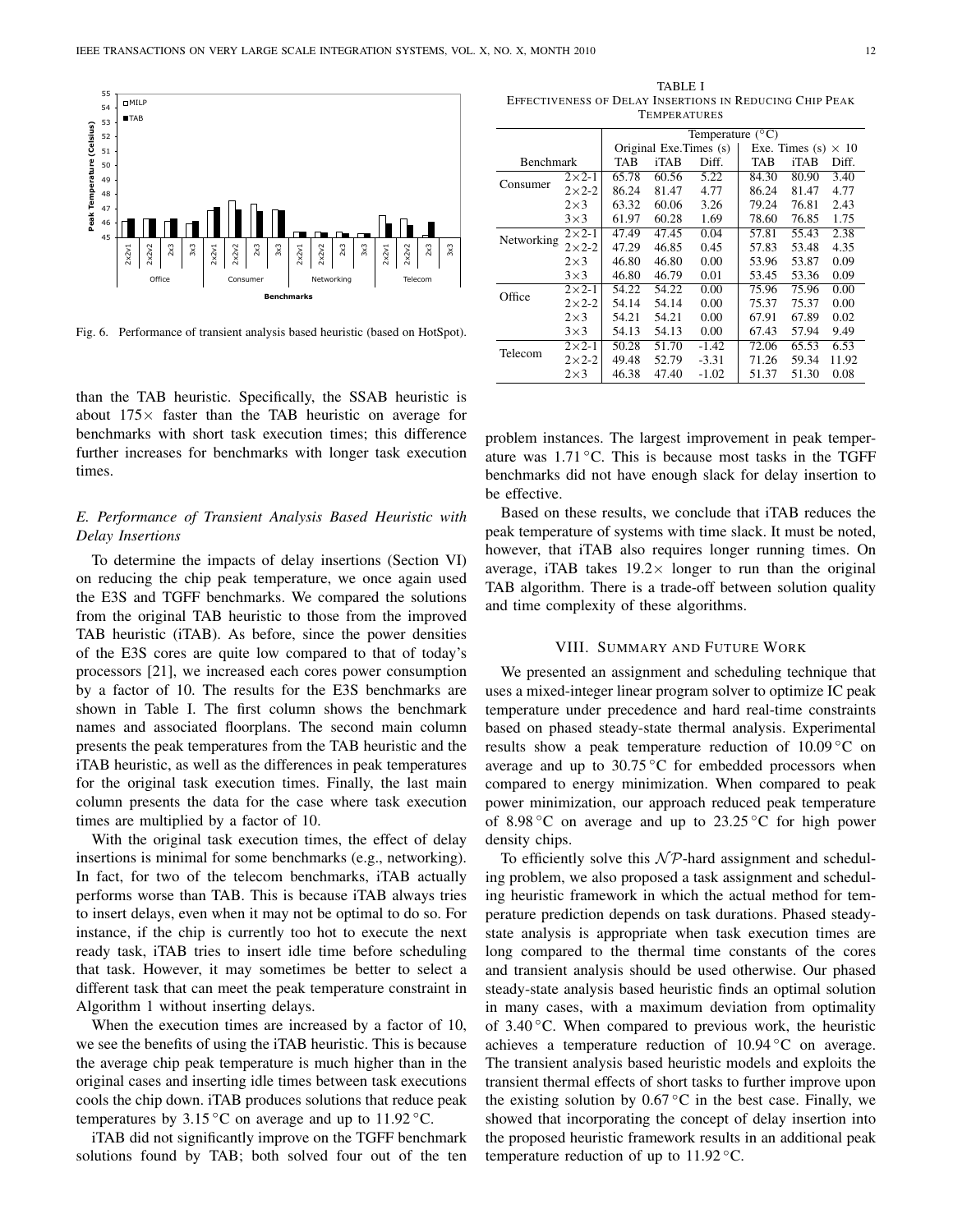Since real-time systems can experience great temperature variations at run-time due to the differences in actual task execution times, we intend to solve the peak temperature minimization problem online to further reduce temperature and increase system reliability.

## ACKNOWLEDGMENT

The authors would like to thank the anonymous reviewers for their helpful suggestions.

#### **REFERENCES**

- [1] N. Allec, Z. Hassan, L. Shang, R. P. Dick, and R. Yang, "ThermalScope: multi-scale thermal analysis for nanometer-scale integrated circuits," in *Proc. Int. Conf. Computer-Aided Design*, Nov. 2008, pp. 603–610.
- [2] N. Bansal, T. Kimbrel, and K. Pruhs, "Dynamic speed scaling to manage energy and temperature," in *Proc. Symposium on Foundations of Computer Science*, Oct. 2004, pp. 520–529.
- [3] S. Y. Borkar, P. Dubey, K. C. Kahn, D. J. Kuck, H. Mulder, S. S. Pawlowski, and J. R. Rattner, "Platform 2015: Intel processor and platform evolution for the next decade," Intel Corporation, Tech. Rep., Mar. 2005.
- [4] J.-J. Chen, C.-M. Hung, and T.-W. Kuo, "On the minimization of the instantaneous temperature for periodic real-time tasks," in *Proc. Real-Time and Embedded Technology and Applications Symp.*, Apr. 2007, pp. 236–248.
- [5] J.-J. Chen, S. Wang, and L. Thiele, "Proactive speed scheduling for realtime tasks under thermal constraints," in *Proc. Real-Time and Embedded Technology and Applications Symp.*, Apr. 2009, pp. 141–150.
- [6] A. K. Coskun, T. S. Rosing, and K. Gross, "Temperature management in multiprocessor SoCs using online learning," in *Proc. Design Automation Conf.*, Jun. 2008, pp. 890–893.
- [7] A. K. Coskun, T. S. Rosing, K. Whisnant, and K. Gross, "Temperatureaware MPSoC scheduling for reducing hot spots and gradients," in *Proc. Asia & South Pacific Design Automation Conf.*, Jan. 2008, pp. 49–54.
- [8] G. De Micheli, *Synthesis and Optimization of Digital Circuits*. McGraw-Hill Book Company, NY, 1994.
- [9] R. P. Dick and D. L. R. a3snd Wayne Wolf, "TGFF: task graphs for free," in *Proc. Int. Wkshp. Hardware/Software Co-Design*, Mar. 1998, pp. 97–101.
- [10] "Embedded microprocessor benchmark consortium," http://www.eembc. org.
- [11] P. Gai, L. Abeni, and G. Buttazzo, "Multiprocessor DSP scheduling in system-on-a-chip architectures," in *Proc. Euromicro Conf. Real-Time Systems*, Jun. 2002, pp. 231–238.
- [12] S. H. Gunther, F. Binns, D. M. Carmean, and J. C. Hall, "Managing the impact of increasing microprocessor power consumption," *Intel Technology Journal*, vol. 5, no. 1, pp. 1–9, Feb. 2001.
- [13] R. Jayaseelan and T. Mitra, "Temperature aware task sequencing and voltage scaling," in *Proc. Int. Conf. Computer-Aided Design*, Nov. 2008, pp. 618–623.
- [14] H. Jung, P. Rong, and M. Pedram, "Stochastic modeling of a thermallymanaged multi-core system," in *Proc. Design Automation Conf.*, Jun. 2008, pp. 728–733.
- [15] J. C. Ku, S. Ozdemir, G. Memik, and Y. Ismail, "Thermal management of on-chip caches through power density minimization," *IEEE Trans. VLSI Systems*, vol. 15, no. 5, pp. 592–604, May 2007.
- [16] R. Kumar, D. M. Tullsen, and N. P. Jouppi, "Core architecture optimization for heterogeneous chip multiprocessors," in *Proc. Int. Conf. Parallel Architectures and Compilation Techniques*, Sep. 2006, pp. 23–32.
- [17] E. L. Lawler and C. U. Martel, "Scheduling periodically occurring tasks on multiple processors," *Information Processing Ltrs.*, vol. 7, pp. 9–12, Feb. 1981.
- [18] L.-F. Leung, C.-Y. Tsui, and W.-H. Ki, "Simultaneous task allocation, scheduling and voltage assignment for multiple-processors-core systems using mixed integer nonlinear programming," in *Prof. Int. Symp. Circuits and Systems*, May 2003, pp. 309–312.
- [19] Y. Li, D. Brooks, Z. Hu, and K. Skadron, "Performance, energy, and thermal considerations for SMT and CMP architectures," in *Proc. Int. Symp. Computer Architecture*, Feb. 2005, pp. 71–82.
- [20] P. Lim and T. Kim, "Thermal-aware high-level synthesis based on network flow method," in *Proc. Int. Conf. Hardware/Software Codesign and System Synthesis*, Oct. 2006, pp. 124–129.
- [21] G. Link and N. Vijaykrishnan, "Thermal trends in emerging technologies," in *Proc. Int. Symp. Quality of Electronic Design*, Mar. 2006, pp. 625–632.
- [22] J. W. S. Liu, *Real-Time Systems*. Prentice-Hall, NJ, 2000.
- [23] Y. Liu, R. P. Dick, L. Shang, and H. Yang, "Accurate temperaturedependent integrated circuit leakage power estimation is easy," in *Proc. Design, Automation & Test in Europe Conf.*, Mar. 2007, pp. 1526–1531.
- [24] E. Milchman, "Intel dual-core FAQ," *Wired News*, Jul. 2006.
- [25] R. Mukherjee, S. Öğrenci Memik, and G. Memik, "Temperature-aware resource allocation and binding in high-level synthesis," in *Proc. Design Automation Conf.*, Jun. 2005, pp. 196–201.
- [26] F. Mulas, M. Pittau, M. Buttu, S. Carta, A. Acquaviva, L. Benini, and D. Atienza, "Thermal balancing policy for streaming computing on multiprocessor architectures," in *Proc. Design, Automation & Test in Europe Conf.*, Mar. 2008, pp. 734–739.
- [27] A. Mutapcic, S. Boyd, S. Murali, D. Atienza, G. D. Micheli, and R. Gupta, "Processor speed control with thermal constraints," *IEEE Trans. Circuits and Systems I*, vol. 56, no. 9, pp. 1994–2008, Sep. 2009.
- [28] "Orion 2.0: A power-performance simulator for interconnection networks," http://www.princeton.edu/∼peh/orion.html.
- [29] "P4040: QorIQ Embedded Multicore Processor," 2009, http://www.freescale.com/webapp/sps/site/prod\_summary.jsp?code= P4040&fsrch=1.
- [30] G. Paci, P. Marchal, F. Poletti, and L. Benini, "Exploring "temperatureaware design" in low-power MPSoCs," in *Proc. Design, Automation & Test in Europe Conf.*, Mar. 2006, pp. 838–843.
- [31] G. Quan, Y. Zhang, W. Wiles, and P. Pei, "Guaranteed scheduling for repetitive hard real-time tasks under the maximum temperature constraints," in *Proc. Int. Conf. Hardware/Software Codesign and System Synthesis*, Oct. 2008, pp. 267–272.
- [32] R. Rao and S. Vrudhula, "Performance optimal processor throttling under thermal constraints," in *Int. Conf. on Compilers, Architecture, and Synthesis for Embedded Systems*, Oct. 2007, pp. 257–266.
- [33] ——, "Efficient online computation of core speeds to maximize the throughput of thermally constrained multi-core processors," in *Proc. Int. Conf. Computer-Aided Design*, Nov. 2008, pp. 537–542.
- [34] R. Rao, S. Vrudhula, C. Chakrabarti, and N. Chang, "An optimal analytical solution for processor speed control with thermal constraints," in *Proc. Int. Symp. Low Power Electronics & Design*, Oct. 2006, pp. 292–297.
- [35] E. Seo, Y. Koo, and J. Lee, "Dynamic repartitioning of real-time schedule on a multicore processor for energy efficiency," in *Proc. Int. Conf. Embedded and Ubiquitous Computing*, Aug. 2006, pp. 69–78.
- [36] R. A. Serway, *Physics for Scientists & Engineers with Modern Physics*. Saunders College Publishing, 1990.
- [37] G. C. Sih and E. A. Lee, "A compile-time scheduling heuristic for interconnection-constrained heterogeneous processor architectures, *IEEE Trans. Parallel & Distributed Systems*, vol. 4, no. 2, pp. 175–187, Feb. 1993.
- [38] K. Skadron, M. R. Stan, W. Huang, S. Velusamy, K. Sankaranarayanan, and D. Tarjan, "Temperature-aware microarchitecture," in *Proc. Int. Symp. Computer Architecture*, Jun. 2003, pp. 2–13.
- [39] J. Srinivasan, S. V. Adve, P. Bose, and J. A. Rivers, "Exploiting structural duplication for lifetime reliability enhancement," in *Proc. Int. Symp. Computer Architecture*, Jun. 2005, pp. 520–531.
- [40] T. Chantem, X. S. Hu, and R. P. Dick, "Temperature-aware scheduling and assignment for hard real-time applications on MPSoCs," University of Notre Dame, Tech. Rep., Dec. 2009.
- [41] C. Sun, L. Shang, and R. P. Dick, "Three-dimensional multi-processor system-on-chip thermal optimization," in *Proc. Int. Conf. Hardware/Software Codesign and System Synthesis*, Oct. 2007, pp. 117–122.
- [42] R. Viswanath, V. Wakharkar, A. Watwe, and V. Lebonheur, "Thermal performance challenges from silicon to systems," *Intel Technology Journal*, vol. 4, no. 3, pp. 1–16, Aug. 2000.
- [43] S. Wang and R. Bettati, "Delay analysis in temperature-constrained hard real-time systems with general task arrivals," in *Proc. Real-Time Systems Symp.*, Dec. 2006, pp. 323–332.
- [44] "Xbox360 Xenon," 2006, http://domino.research.ibm.com/comm/ research projects.nsf/pages/multicore.Xbox360.html.
- [45] Y. Xie and W.-L. Hung, "Temperature-aware task allocation and scheduling for embedded multiprocessor systems-on-chip (MPSoC) design," *J. VLSI Signal Processing*, vol. 45, no. 3, pp. 177–189, Dec. 2006.
- [46] T. Zhou, X. Hu, and E.-M. Sha, "Probabilistic performance estimation for real-time embedded systems," in *Int. Workshop on Timing Issues in the Specification and Synthesis of Digital Systems*, Mar. 1999, pp. 83–88.